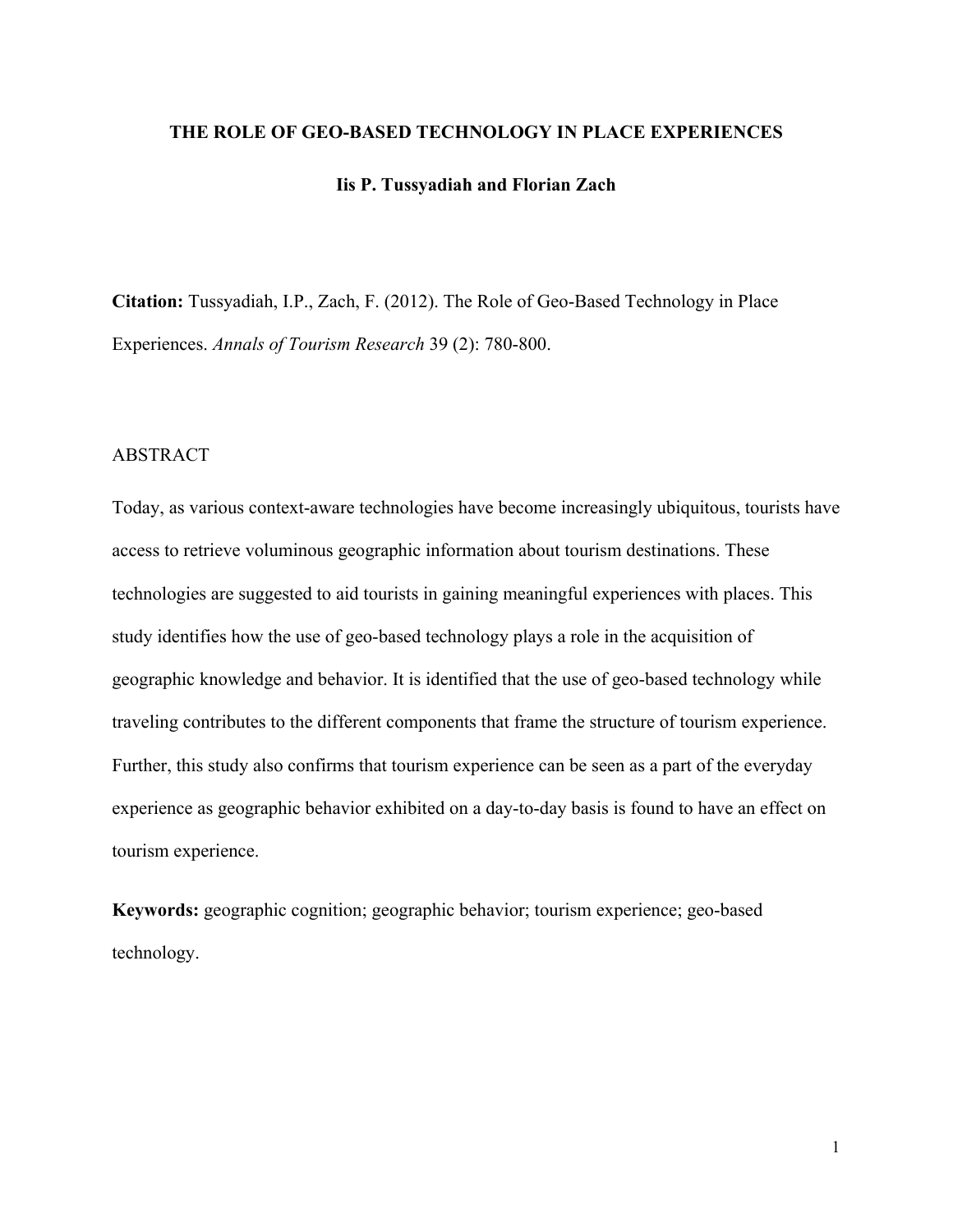### INTRODUCTION

Tourism is an encounter between and amongst several things: people, space, and contexts (Crouch, 2005). Indeed, tourists seek benefits from the consumption of the experiential characteristics (i.e., physical, social and cultural) of places, spaces and landscapes. In the early conception of tourism experience, MacCannell (1976) characterizes tourists' sites as locations of the authentic and tourists visit these places in search for the reflection of their authentic selves. This implies tourism as "sightseeing," emphasizing the destinations as a package of visual materials or signs. This is akin to the concept of tourist gaze (Urry, 1990, 1995) that gives an emphasis to the 'signs' as the 'objects of gaze' while highlighting the subjectivity of the gaze. Indeed, recent discussion on tourism experience tends to be more subject-centered. Uriely (2005) identifies the pluralization of tourists, the multiplicity of tourist experiences, and the shift from tourism experience as the consumption of displayed objects to the subjective interpretation and meaning. Similarly, Crouch (2005) suggests that being a tourist "is essentially the process of making meaning of spaces and cultures" (p. 28), which "does not equate making clear rationality, but rather working his/her way through things," spaces and relations (p. 31).

Using the metaphor of tourism as a form of performance and tourist spaces as stages, Edensor (2001) argues that different tourist locations (e.g., mountains, cities, beaches, heritage sites) are often managed to provide and sustain the common sense understanding of a particular performance or activity to take place. Tourists' encounters with these spaces (i.e., resulting in activities, interactions, interpretations), while subjective in nature, are contextualized by the geographic features of the destination with its sensual quality. Here, the geographic cognition, and the state of geographic knowledge, comes at play as a factor influencing how tourists perform in these stages.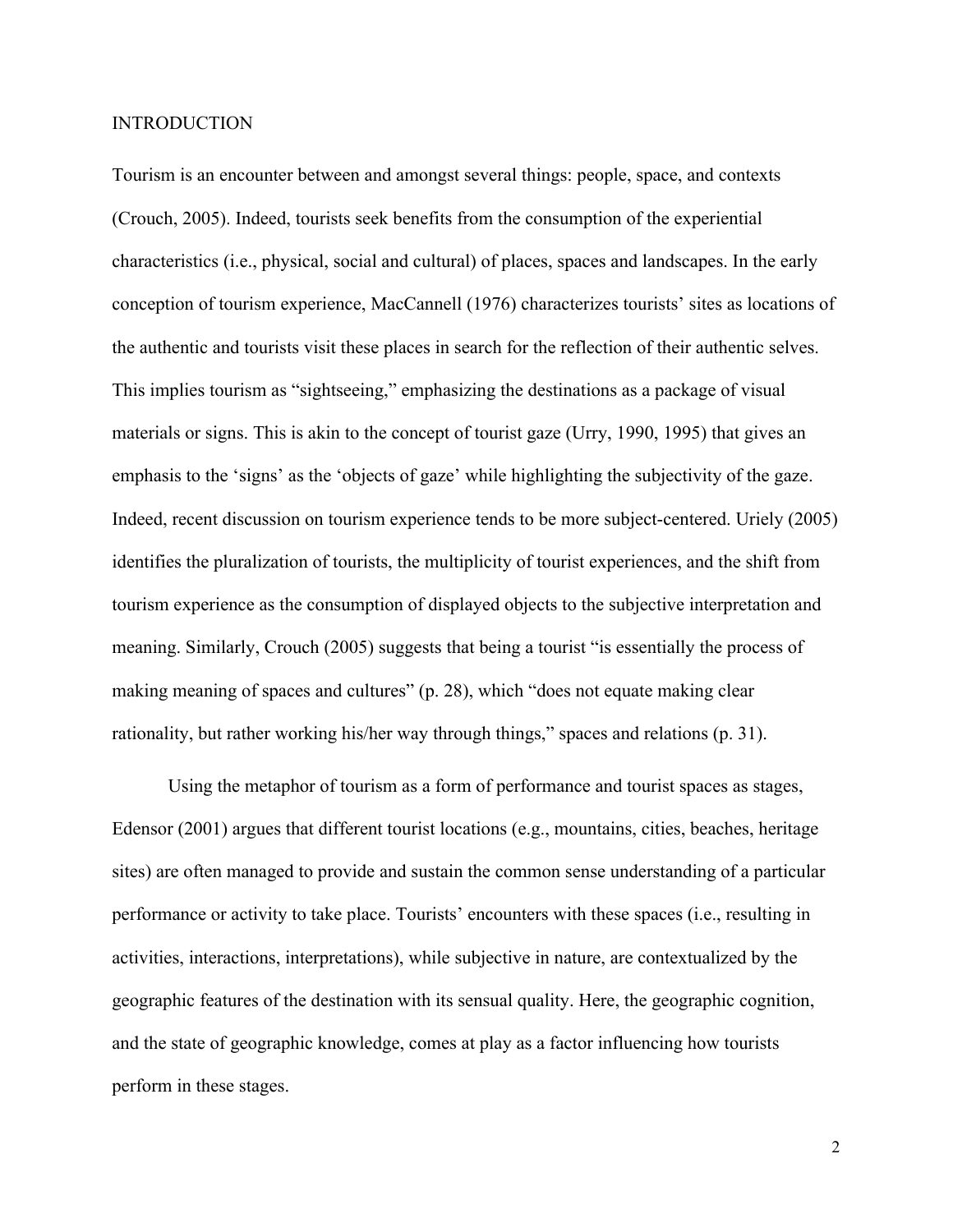The discussion of geographic experience is rooted in the fields of cognitive geography, which deals with human perception, memory, reasoning, problem solving, and communication involving earth phenomena (Montello & Freundschuh, 2005), and behavioral geography, which focuses on people's behavior within space. Early conceptualizations of geographic cognition are dated back to the work of Lynch (1960) on images of cities, Lowenthal (1961) on environmental images, and Gould (1966) on mental maps, among others. Mark, Freska, Hirtle, Lloyd and Tversky (1999) suggest that people extract geographical knowledge from their complex interactions with space. According to Kuipers (1983), as people move along the paths in the geographic space, they may recognize that the paths have some points in common, which allows them to use inference rules to build network models of places and connections. Kuipers (1983) calls this process *spatial knowledge acquisition*. Further, geographic cognition is intertwined with people's spatial behavior, which can be detected from changes in locations over time. People need to act spatially to forage for food, to shop, to commute, etc. (Mark & Freundschuh, 1995). People's movement in space (e.g., commuting, travelling, recreation, and migration) are overt behavior resulted from a cognitive process of spatial decision making (Lloyd, 1997). In summary, geographic experience is intimately associated with geographic knowledge acquisition from people's complex interactions with and within space. It is argued in this study that tourists go through the process of geographic knowledge acquisition and representation as they move to and within a destination, and use spatial knowledge to gain a meaningful tourism experience.

Information and communication technology (ICT) has been widely believed to have a substantial geographic impact (Curry, 1998) and geographic technology (i.e., largely based on geographic information systems (GIS), global positioning systems (GPS), etc.) is increasingly available for idiosyncratic use of everyday experiences (Line, Jain & Lyons, In Press). Due to the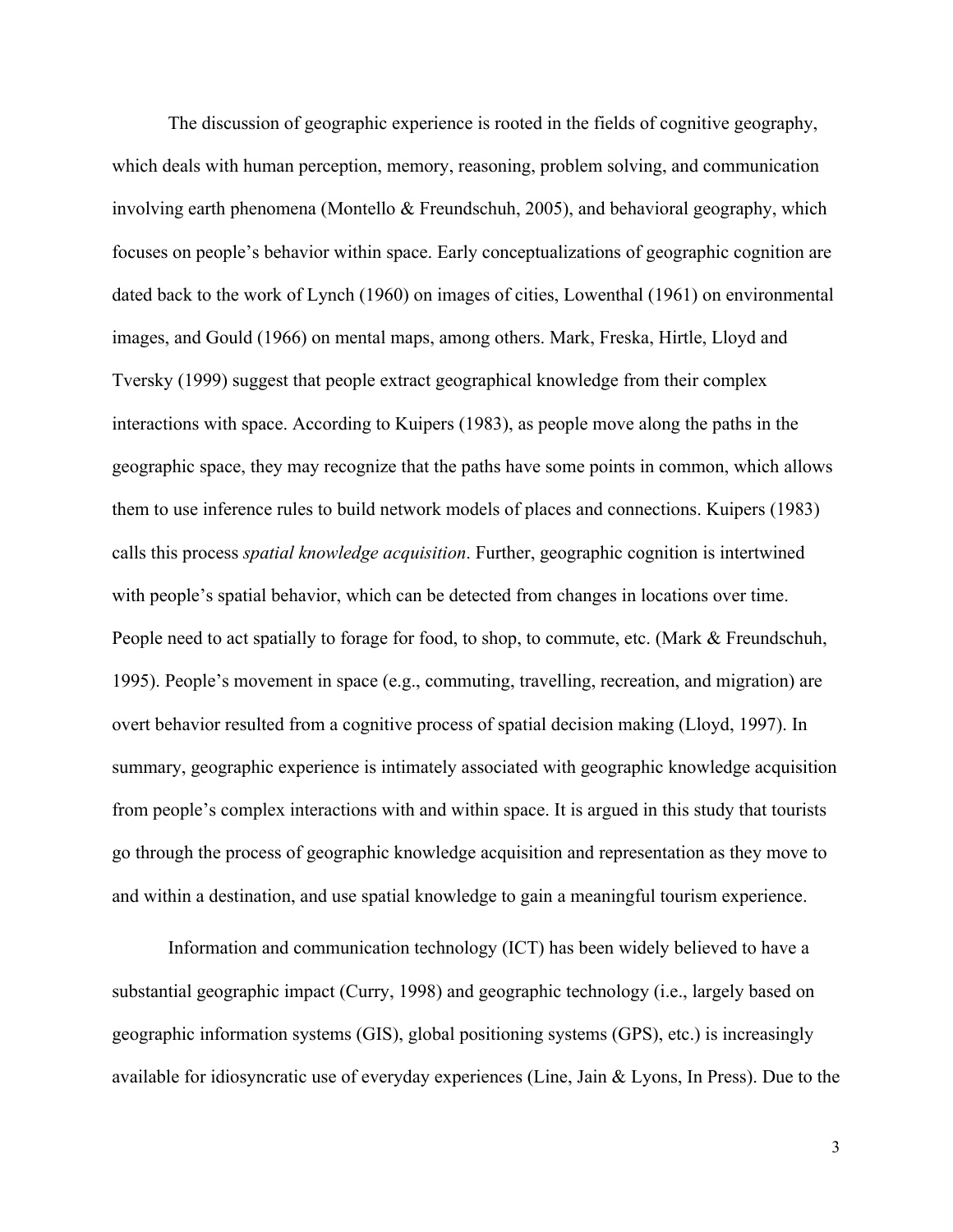spatiotemporal nature of travel, tourists and businesses alike find these technologies relevant and important for various purposes, including leisure and business travels (Bask, 2001; Raubal & Rinner, 2004). Indeed, tourism has witnessed a vast development of various geographic technologies and platforms of technology applications for tourism purposes, including navigation systems, digital maps, portable guide and/or recommender systems created for general travel use or specific to tourism destinations (see Poslad et al., 2001, Brown & Perry, 2001; O'Grady & O'Hare, 2002; Maruyama, Shibata, Murata, Yasumoto & Ito, 2004; Burigat & Chittaro, 2005). The development of location-aware or context-aware technologies has opened access for tourists to various venues for retrieving geographic information before, during and after traveling.

Research on the use of such technology in tourism has been limited to the areas of technology development (see Brown & Perry, 2001; O'Grady & O'Hare, 2002; Maruyama, et al., 2004; Burigat & Chittaro, 2007), arguing that context-aware technology aids to better navigation and programming of tourism, and those using the devices to track tourist's movements (e.g., Shoval & Isaacson, 2007). For example, Brown and Chalmer (2003) argue that mobile technology, with context-aware applications, is useful to assist tourists in solving their problems, of which are idiosyncratic and largely related to navigation and way-finding. Modsching, Kramer, ten Hagen and Gretzel (2007) organized a field study to evaluate the impacts of mobile recommender systems on tourists' experience. They uncovered that tourists using such systems were able to see four times more sights in a specific period of time compared to those who did not use the systems. These studies, however, did not provide a deeper analysis into how the different types of geographic technologies influence the ways tourists experience the destinations beyond the practical point of view of navigation and way-finding. Needed is a thorough analysis that involves tourists' spatial cognition and behavior, which cannot be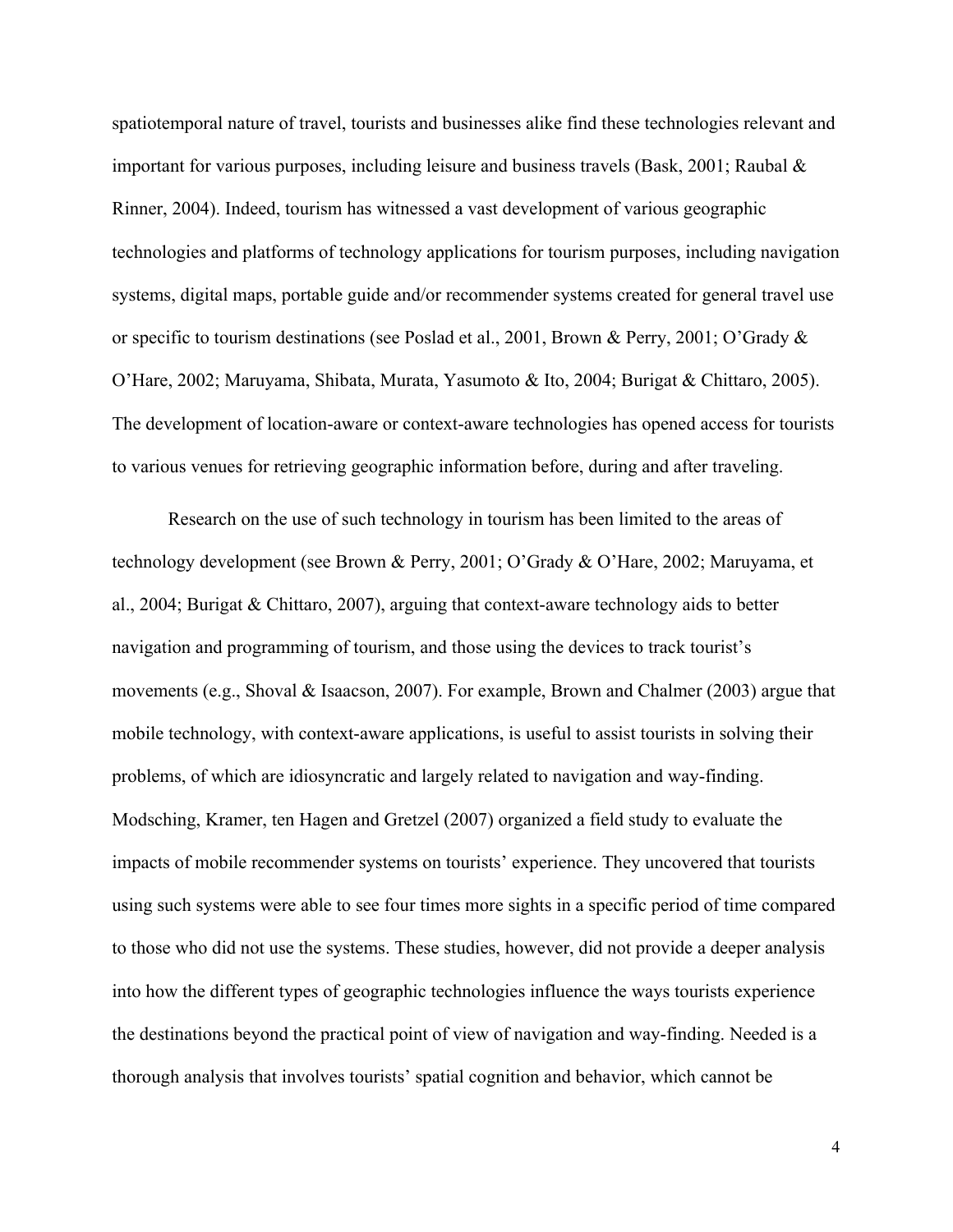separated from the experience of places in the everyday life. Therefore, this study aims at providing a better understanding on the influences of geo-based technology on people's experience. Specifically, this study explores the influence of geo-based technology use on geographic knowledge acquisition and its use when experiencing places.

### THE INFLUENCE OF ICT ON PLACE EXPERIENCES

ICT increasingly influences the ways everyday lives are ordered, managed, and completed (Line, Jain & Lyons, In Press; Schwanen & Kwan, 2008). It is suggested that, as people across social groups embrace ICT into their personal lives, they are taking advantage of the new opportunities to solve different issues that might shape their behavior, especially when faced with space-time constraints (Schwanen & Kwan, 2008). This study attempts to explore this area further to enrich the discussion on the intersection of technology and place experience by examining whether the use of geo-based technology and services (e.g., car navigation systems, map applications on mobile phones and personal computers, portable guides, etc.) on a day-to-day routine may add to the acquisition of geographic knowledge and the use of this knowledge to experience places.

Travel is considered a part of people's life experiences as practices, activities, understandings, and identities used for travel originate from everyday understandings, ways of seeing, feeling and doing (Edensor, 2006; Hannam & Knox, 2010). Therefore, it is posited in this study that the acquisition of geographic knowledge and spatial behavior assisted by the use of geo-based technology on a day-to-day routine will influence travel experience. Therefore, the goals of this study are threefold: *first*, To identify the influence of the use of geo-based technology on a day-to-day routine on various aspects of people's experience with places, which include geographic cognition and behavior, *second*, to identify the influence of the use of geo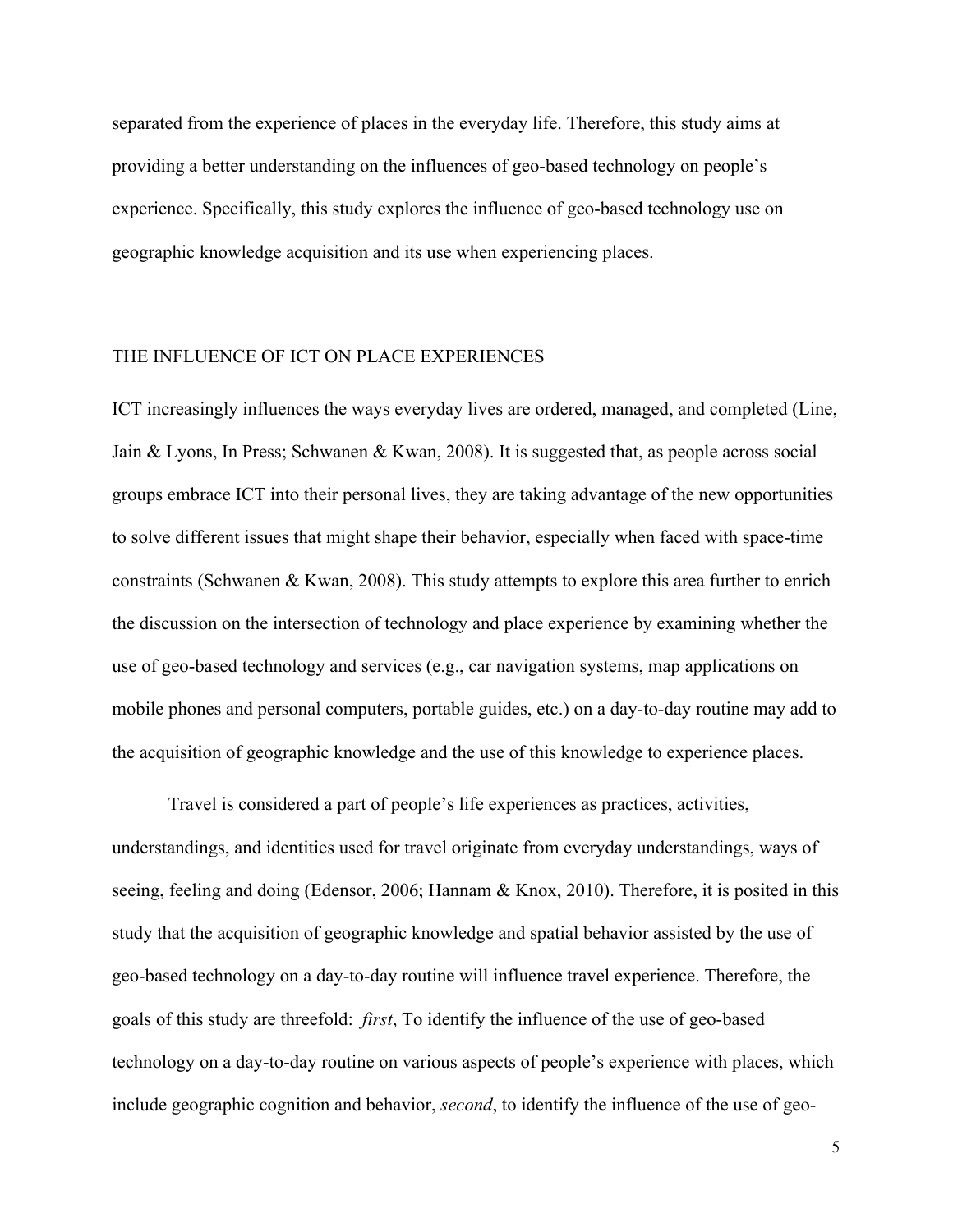based technology for travel on various aspects of tourism experience, and, *third*, to identify the effect of geographic cognition and behavior on tourism experience assisted by the use of geobased technology.

Previous studies on the influence of technology on geographic behavior and tourism experiences are typically based on experiments and observation. However, the increased interest in geographic technologies and their effectiveness in creating meaningful tourism experiences suggest that a standardized set of constructs and items is necessary to further complement and support past research with an unbiased representation of population. Hence, this study develops measurement items for survey design research on geographic experience when using geo-based technology on a day-to-day routine and for travel.

### *Conceptual Framework*

Based on the goals of the study, the conceptual framework of this study suggests how the influence of geo-based technology on tourism experience might be caused by the role of geobased technology use on everyday geographic experience (see Figure 1). The model represents the following hypothesis:

H1. *The ways everyday geo-based technology use influences everyday experience has an effect on the ways geo-based technology use for travel influences tourism experience.* 

#### Please insert Figure 1 about here

Following a classical scale-development procedure recommended by Churchill (1979) and DeVellis (1991) an initial pool of items representing geographic and tourism experience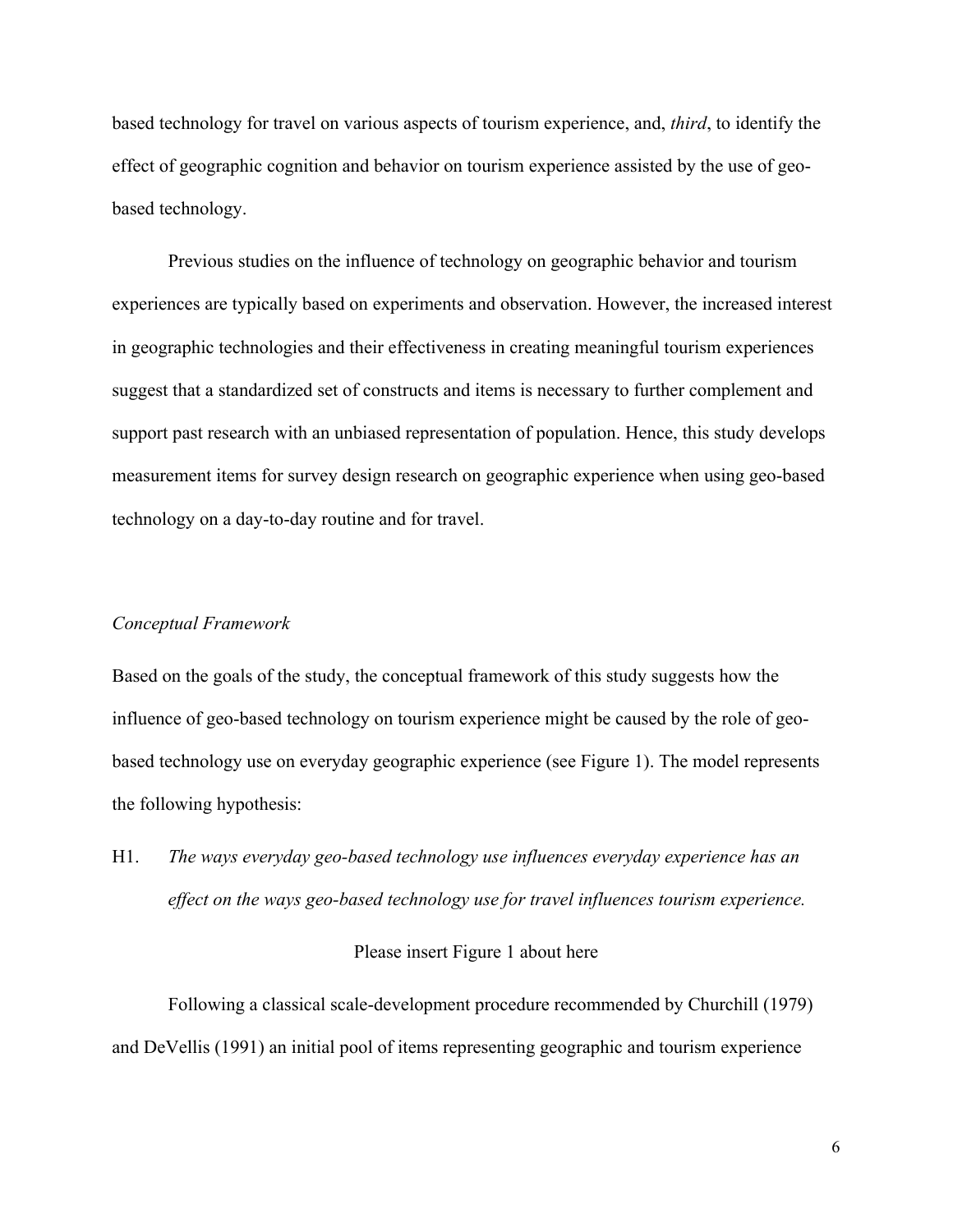were created. Further support for these items came from interviews with 18 individuals that travelled at least 50 miles away from home in the past two years.

## *Item Development for Geographic Experience*

To capture the dimensions of geographic cognition, it is necessary to explore the underlying constructs that represent people's perception of spatial relations. Siegel and White (1975) propose three stages that people go through in the process of geographical learning. They are *landmark knowledge*, which involves people learning and recognizing landmarks (i.e., the discrete spatial features that characterize specific locations), *route knowledge*, which involves the ability to use those landmarks to form routes, and *survey knowledge*, which involves forming a coherent whole through the formation of groups of landmarks. This framework is very influential in cognitive psychology literature (Montello (1998) refers to it as *the dominant framework*) and has been adopted in numerous experimental studies on spatial cognition (Thorndyke & Goldin, 1983; Thorndyke & Hayes-Roth, 1982).

Tversky (1981) and Mark et al. (1999) utilized different dimensions of geographic cognition in their experiments, which include distance judgment, sense of direction and orientation (i.e., relations amongst selves, objects, and spaces), judgment of spatial connections and relations (i.e., connections and positions of places relative to others), and effectiveness of communication, representing interactions with places as well as with objects and people within places. Additionally, Golledge (2002) suggests that knowledge *about* space (i.e., the intellectual base of geographic knowledge) includes geographic arrangement, organization, distribution, patterns, shape, hierarchy, distance, direction, orientation, regionalization, reference frame, and geographic association. The developed items measure the dimensions of geographic knowledge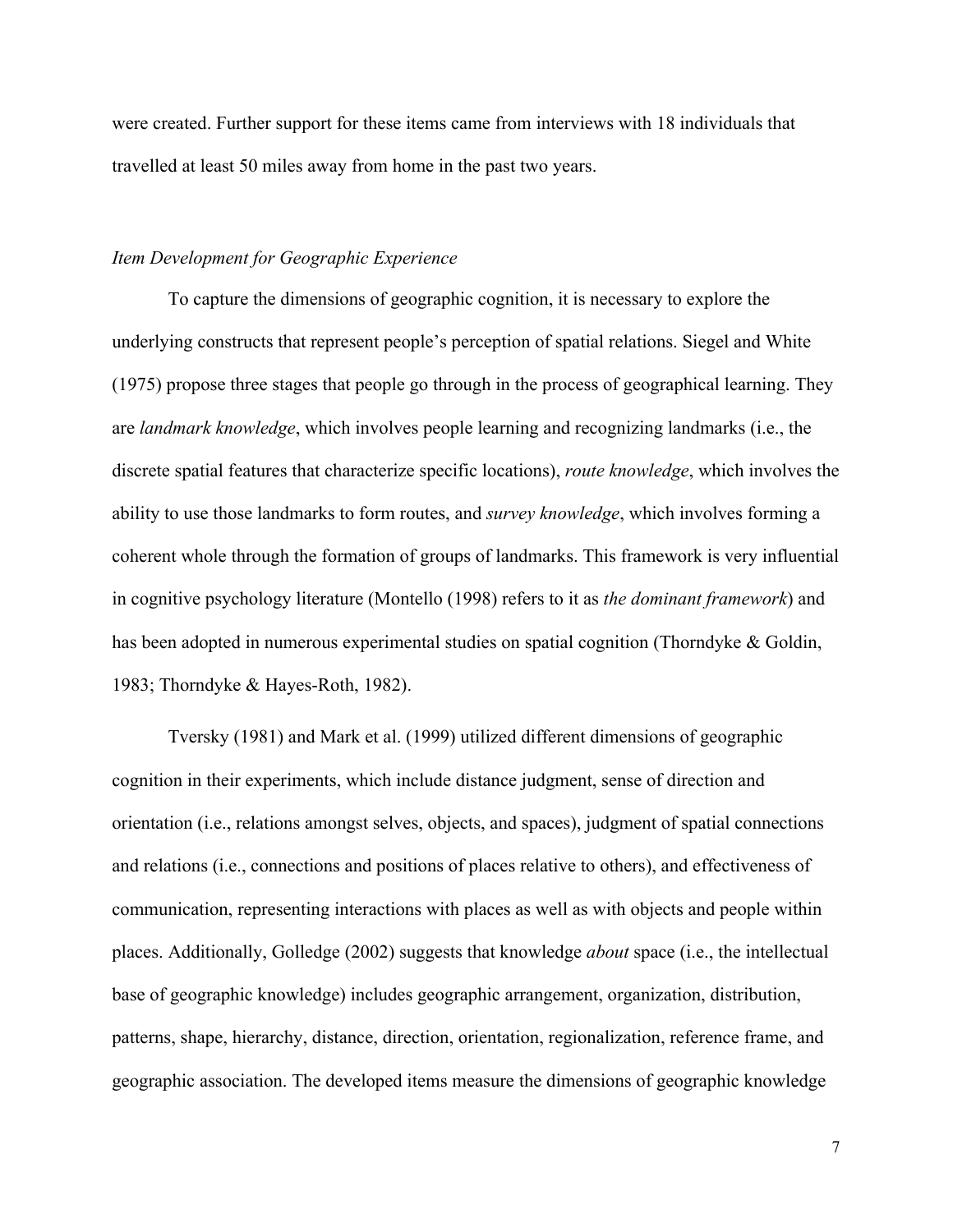(Clark, 2008; Golledge, 2002; Mark et al., 1999; Thorndyke & Goldin, 1983; Tversky, 1981) typically acquired in the large-scale, geographic space (Freundschuh & Egenhofer, 1997; Montello, 1993).

Items measuring geographic behavior were developed from literature on spatial behavior and experience. Golledge and Stimson (1997) define human spatial behavior as "any sequence of consciously or subconsciously directed life processes that result in any changes of location through time" (p.155). Geographic behavior can be understood as people's activities that require a significant use of geographic space (e.g., movement between places) that necessitate the attainment of geographic knowledge and/or spatial skills/abilities (Golledge, 1992). This can manifest in people's exploration of places, which often includes interaction (with others) for search and way-finding behavior (Golledge & Stimson, 1997).

Associated with spatial experience is the affective or emotional dimension embedded in the concept of place attachment or sense of place (Trentelman, 2009). It is posited that geographic behavior is intertwined with people's emotional connection to places. The continuing debate on conceptualization and theorizing of sense of place is largely based on two distinct approaches: positivist (e.g., how the geographic qualities of places contribute to human lives) and phenomenological research (e.g., how people's differing views manifest in everyday experiences with the qualities of places) (Schroeder, 2007; Seamon & Sowers, 2009). While the latter dominates the literature on sense of place (Stedman, 2002), several positivist researchers have developed measures of place attachment in personal, community, and environmental contexts (Raymond, Brown & Weber, 2010). For example, Schroeder (2007) shows that human– nature relationships (hence, the way people experience nature) differ based on people's view of themselves as being "a part of" or "apart from" nature. Hence, it can be argued that place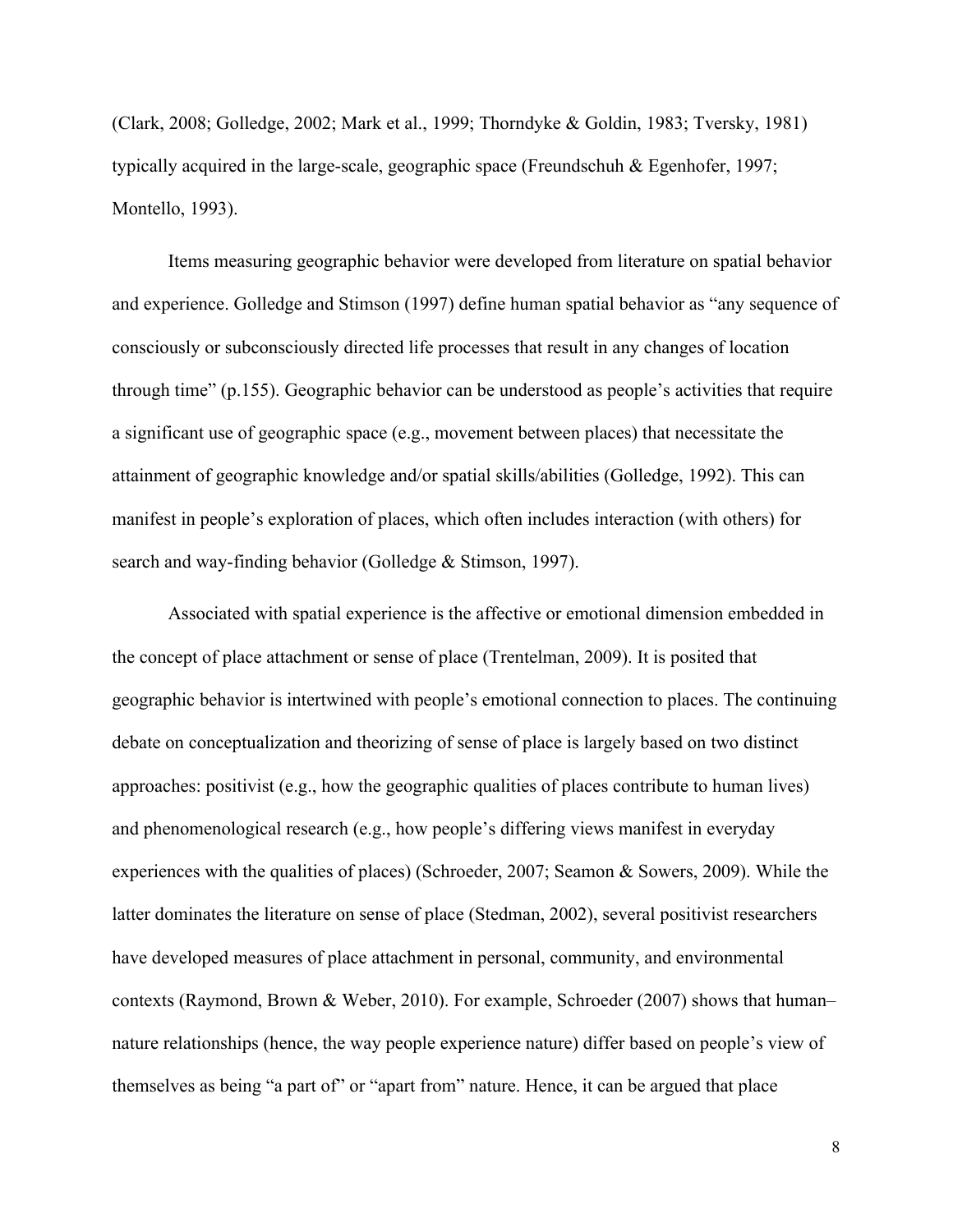attachment can be measured by whether or not people feel attached to or embedded in the places they experience.

Additionally, place attachment has also been explained by place belongingness (Mesch  $\&$ Manor, 1998; Milligan, 1998), where people feel a membership to an environment. These studies emphasize how people make sense of and derive meaning from their experiences. Many studies in the management literature involve gauging whether or not people have meaningful experiences (Boswijk, Thijssen, & Peelen, 2007; Pine & Gilmore, 1999). Another dimension that has been utilized to evaluate experience is the notion of authenticity. Although the debate regarding the usefulness of the concept continues, authenticity is believed to be one of the putative motives for human activities and experiences (MacCannell, 1973; Scannel, 2001). Therefore, it is suggested in this study that having a meaningful and authentic experience represents the evaluation of people's experience with places.

## *Item Development for Tourism Experience*

To identify how the use of geo-based technology influences travel experience, the dimensions of tourism experience were explored. In her attempt to explain how tourists conceive experience, Volo (2009) emphasizes the complexity of experience characterized by different dimensions ranging from the intensity of experience, the coupling of sensory and emotional elements (as suggested by Hirshman and Holbrook (1982)) and the variability among tourists (referencing Uriely's (2005) subjectivity of experience). Tourism is associated with experiences that involve multi-sensory dimensions, including sights and motions (Hetherington, Daniel & Brown, 1993), sounds (Waitt & Duffy, 2010), smells and tastes (Chang, Kivela & Mak, 2011; Kivela & Crotts, 2006). Rickly-Boyd and Metro-Roland (2010) argue that "tourists roam, visually, sensorily and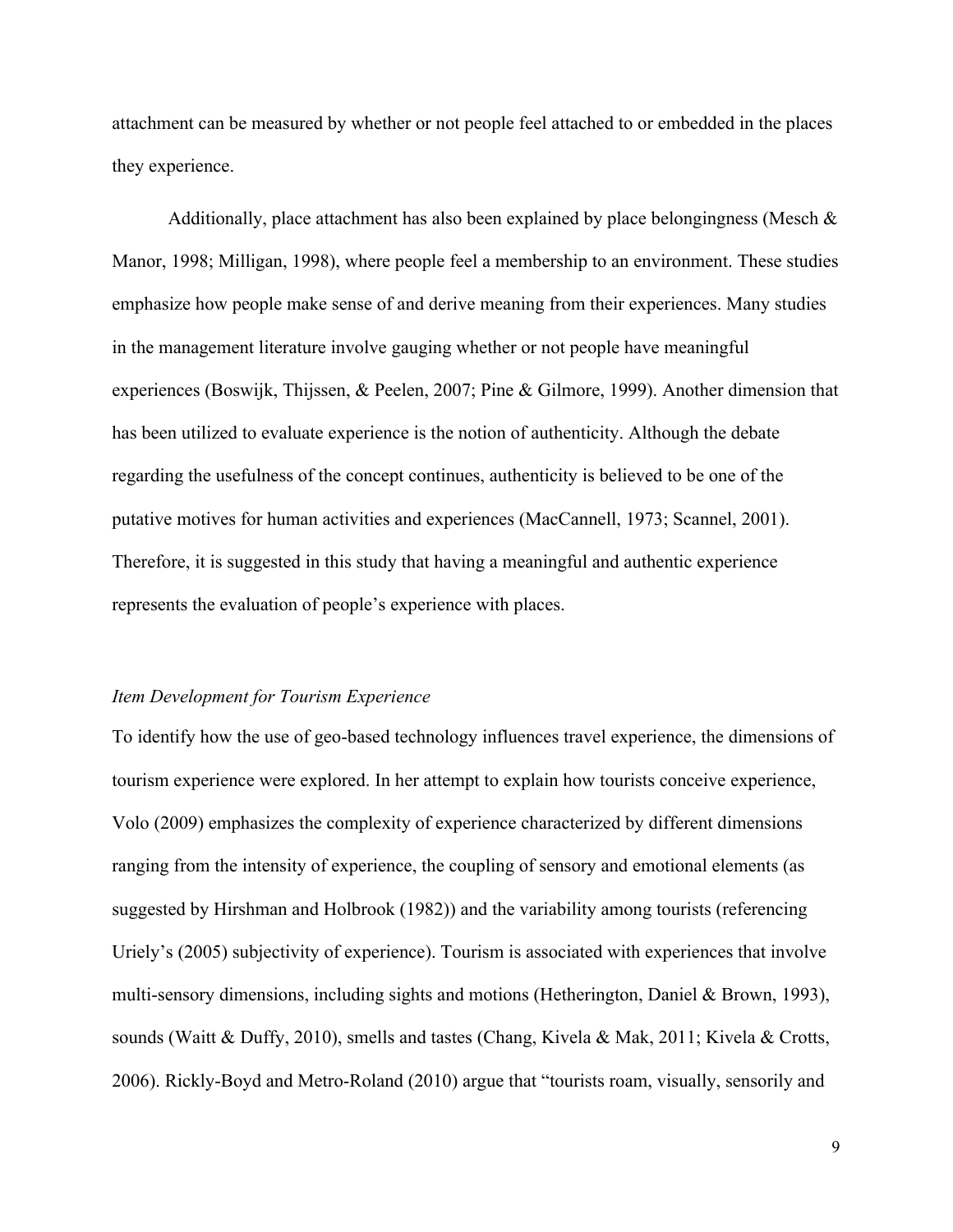physically, in large cities as well as in the most scripted of destinations" (p. 1166). They further assert that the sensory experience of place, along with the visual and symbolic elements, creates a whole tourist experience with the destination.

Based on embodiment theory, there are two facets of experience: sensation and cognition (Tsai, 2005). Sensation happens at the phenomenological level where tourists are aware of the destination. The interpretation of sensation leads to the processes of learning and transformation at the cognitive level (Volo, 2009). For example, through encountering a destination, tourists may engage in learning of place characteristics (Li, 2000), learning of other culture, custom, lifestyle, etc. (Chambers, 2009), as well as learning and transformation of self (Bruner, 1991). This also brings about the human elements in tourism experience. It is posited that tourists' interactions and relationship with travel companions, other tourists, residents or tourism employees at the destination influence their experience (Goffman, 1967; Trauer & Ryan, 2005; Selstad, 2007). An obvious illustration of how tourists' social interactions make up an overall tourism experience is the concept of mediation or brokerage in tourism experience (Goffman, 1967; Jennings & Weiler, 2006; Tussyadiah & Fesenmaier, 2009), which is seen as the mechanism where people assist tourists by providing information or opening/liming access to desired experiences.

Lastly, these different elements of tourism experience are believed to generate emotive outcomes among tourists (i.e., feelings, moods), which may lead to the affective transformation (Volo, 2009) in tourism experience. In the area of marketing, Schmitt (2002) introduces five dimensions of experience: sensory, affective, cognitive, physical, and relational. Applying these dimensions into tourism experience, Ye, Tussyadiah and Fesenmaier (2009) identify the relevance of these elements to make up the structure of experience based on tourists' interactions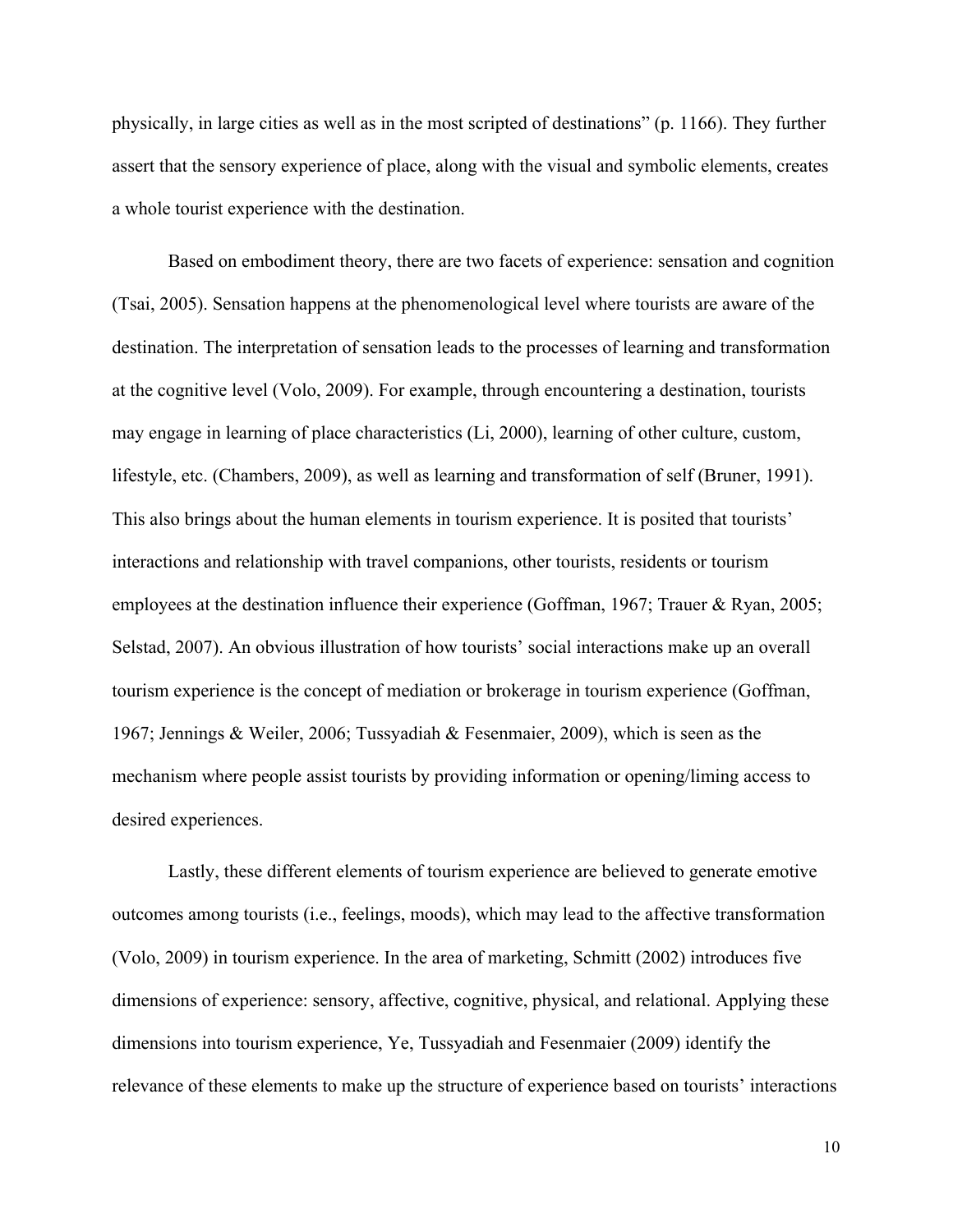with places, people and artifacts. It can be summarized that tourism experience is a subjective performative action contextualized by the geographical characteristics of tourist destinations, which takes form in different physical, cognitive, social, and emotional dimensions resulting from interactions between tourists and places.

Based on the chronological dimension of experience (Craig-Smith & French, 1994; Jennings, 2006), tourists derive experiences from traveling to and returning from the destination (i.e., en-route experience) in addition to the tourism experiences at the destinations (i.e., on-site experience). Research on en-route travel experience from the tourist perspective has been dominated by tourism transportation through the investigation of route choice (Denstadli  $\&$ Jacobsen, 2011; Jacobsen, 1996) and travel mode choice (Connell & Page, 2008). Jacobsen (1996) identifies several motivational factors influencing experiences of self-drive tourists on scenic route, which highlight the experience of en-route travel as a form of transportation to a destination and as an attraction in itself. Among the dimensions of en-route experience are experience of attractions and landscape along the way to the final destination and off the beaten track experience. To measure en-route experiences, items representing travel-related experience were developed for this study. Additionally items were developed to measure the overall travel experience, which encapsulate how the use of geo-based technology influences people's travel experience in general. As with the overall geographic experience, the notion of positive, meaningful experiences is emphasized to measure the overall tourism experience.

#### *Pilot Study*

Initially, a total of 50 items (27 for everyday experiences and 23 for tourism experiences) were created. In the next step, the items were evaluated by two expert judges, who reduced the total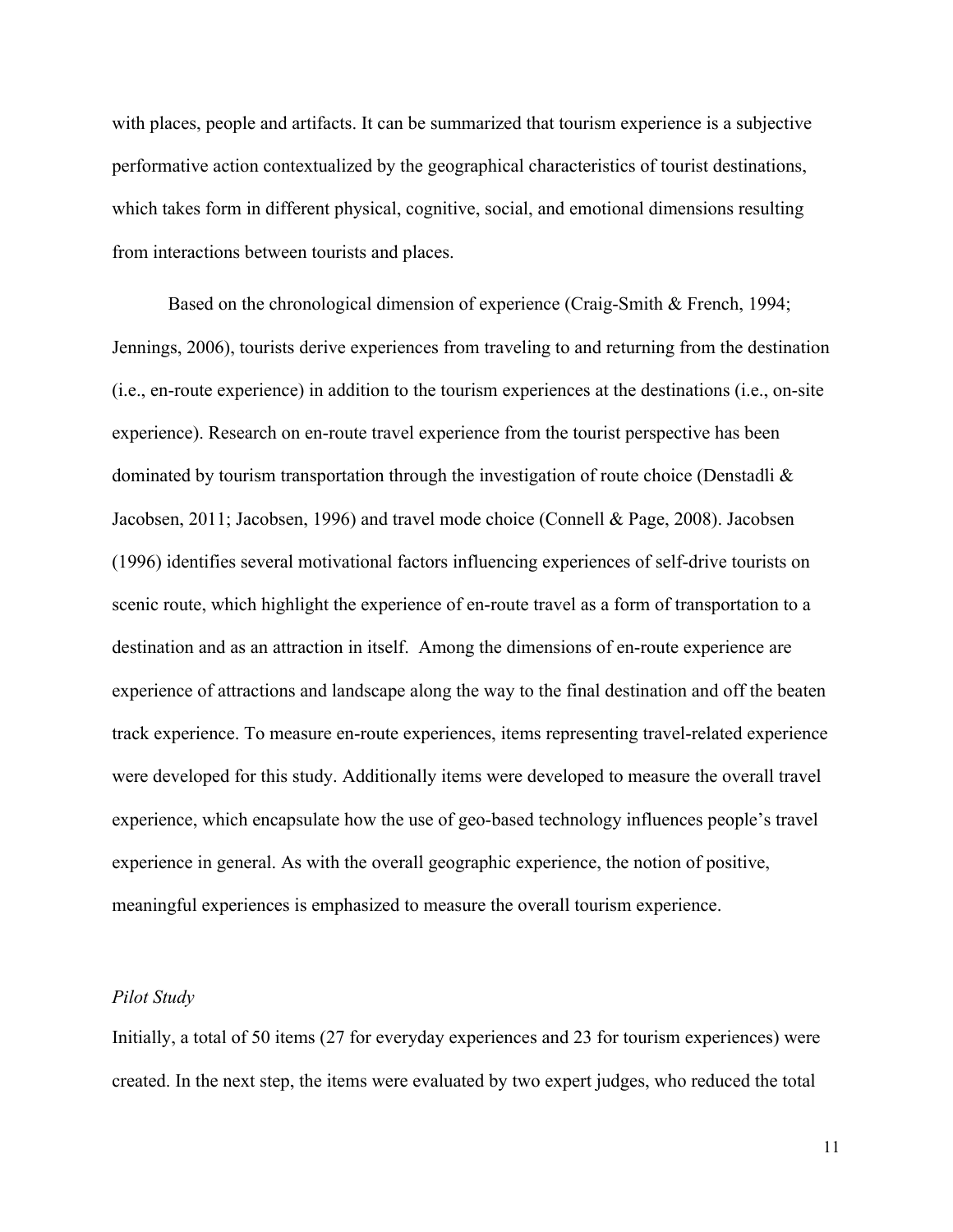item set to 48 items. These items were pretested in a pilot study and were measured on sevenpoint Likert scales with Strongly Disagree–Strongly Agree anchor statements. The pilot study was administered as an online survey within the last two weeks of August 2010 to test the developed items. Invitations were sent to 2,814 Americans who requested travel information about the US Midwestern states over the past three years. Feedback regarding the general comprehensibility of the instruments was also solicited from respondents after completing the survey. An incentive to win a \$100 or one of two \$50 gift cards was provided. Only those that indicated a travel of at least 50 miles away from home within the past two years (i.e., a filter question at the beginning of the survey) were allowed to complete the survey. Following three reminders, 104 complete responses were collected (3.7% response rate).

To identify the latent constructs underlying the set of items for the technology influences (i.e., everyday experience and tourism experience), exploratory factor analysis was conducted. Internal consistency of the identified constructs was evaluated using Cronbach's Alpha. All alpha coefficients were 0.8 or higher and thus exceed the value 0.6 as suggested for exploratory factor analysis (Hair, Anderson, Tatham & Black, 1998). Furthermore, all factor loadings were above 0.5 with a substantial amount of variance explained by the items for each of the identified constructs. Based on the pilot study factor analyses, three multivariable constructs for everyday experiences and two multivariable constructs for tourism experiences were identified. Respondents in the pilot study were also asked to suggest changes to the items if they were unclear. As a result, several items were rephrased for better clarity (See Table 1 and 2).

Please insert Table 1 about here

Please insert Table 2 about here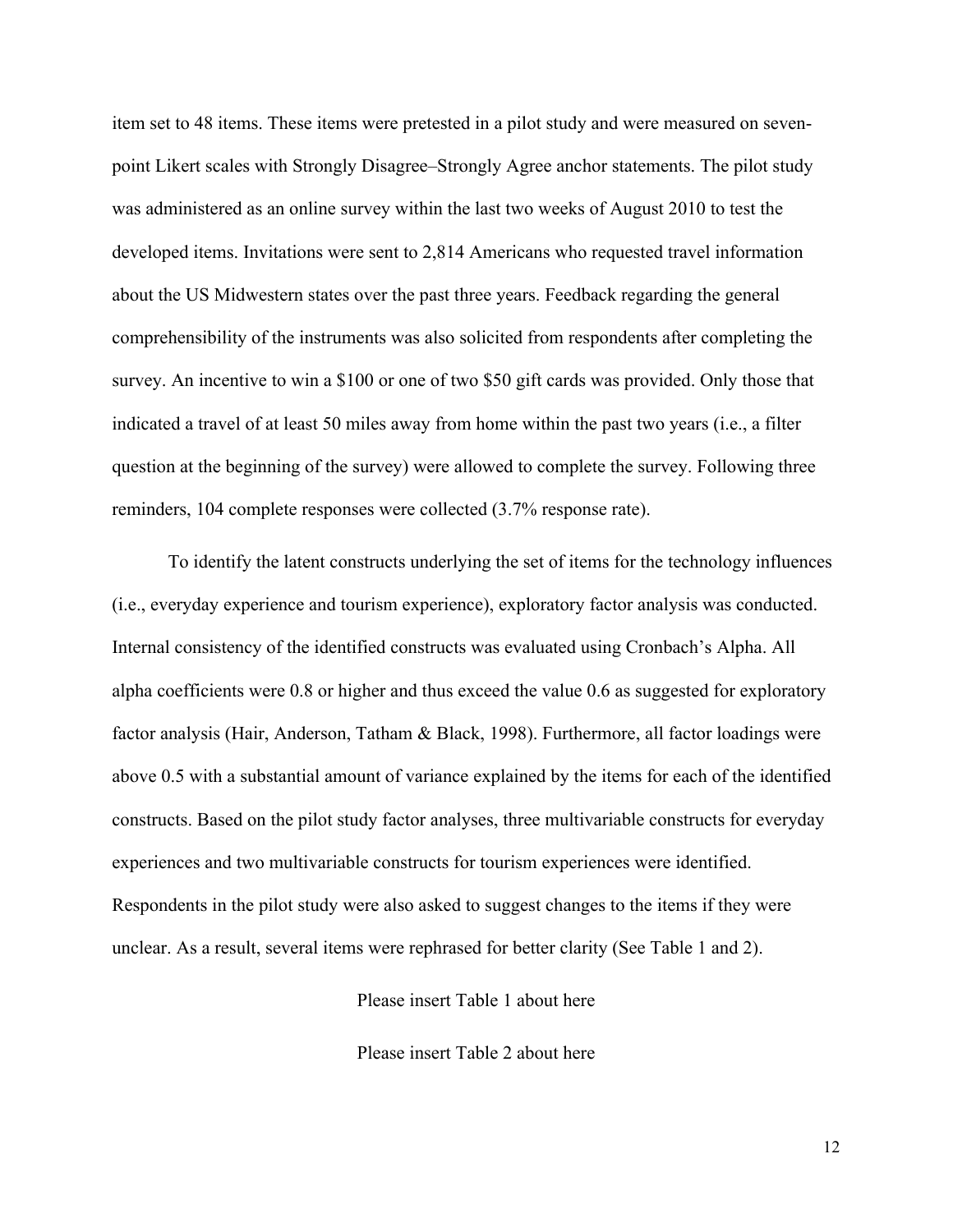### *Method*

An online survey was administered for data collection in this study. Invitations to participate in this study were distributed in mid February 2011 to 15,000 Americans randomly selected from an industry email list. This first call was followed by three weekly reminders. The same incentive and filter questions as in the pilot study were used. A total of 622 complete responses were collected (4% response rate), 415 of them were usable for analysis.

In addition to the pretested and improved items, respondents were asked to indicate the purposes of use of geo-based technology on the most recent trip. Several demographic variables were also collected. The majority of respondents are female (64.9%), are between the ages of 35 and 64 (72.7%), have at least a bachelor degree (58.3%) and have an income of up to \$100,000 (58.1%). In terms of devices, 74.2% of respondents used geo-based applications/software on computers, 72.8% used car navigation system, 43.4% used location-based applications on smart phones, 30.1% used portable audio guides (for museums, etc.), and 22.2% used portable GPS devices (for hiking etc.). Furthermore, it was found that essentially every respondent used geographic technology for "Navigation and Way-Finding" on their most recent trip (90.8%), followed by "Itinerary Planning and Confirmation" (61.7%), "Learning about Places" (57.3%) and "Fun and Curiosity" (46.0%). Lastly, 6.7% of respondents indicated other uses such as geocaching or retrieving weather information.

To identify the underlying factors of geographic experience and tourism experience, factor analysis using principal component with varimax rotation and reliability analysis were undertaken to identify the underlying constructs explaining geographic cognition and behavior as well as tourism experience. Items that explain less than 60% of the variance or insignificant item correlations ( $p \le 0.0001$ ) were deleted from the analyses. Next, in order to test the relationship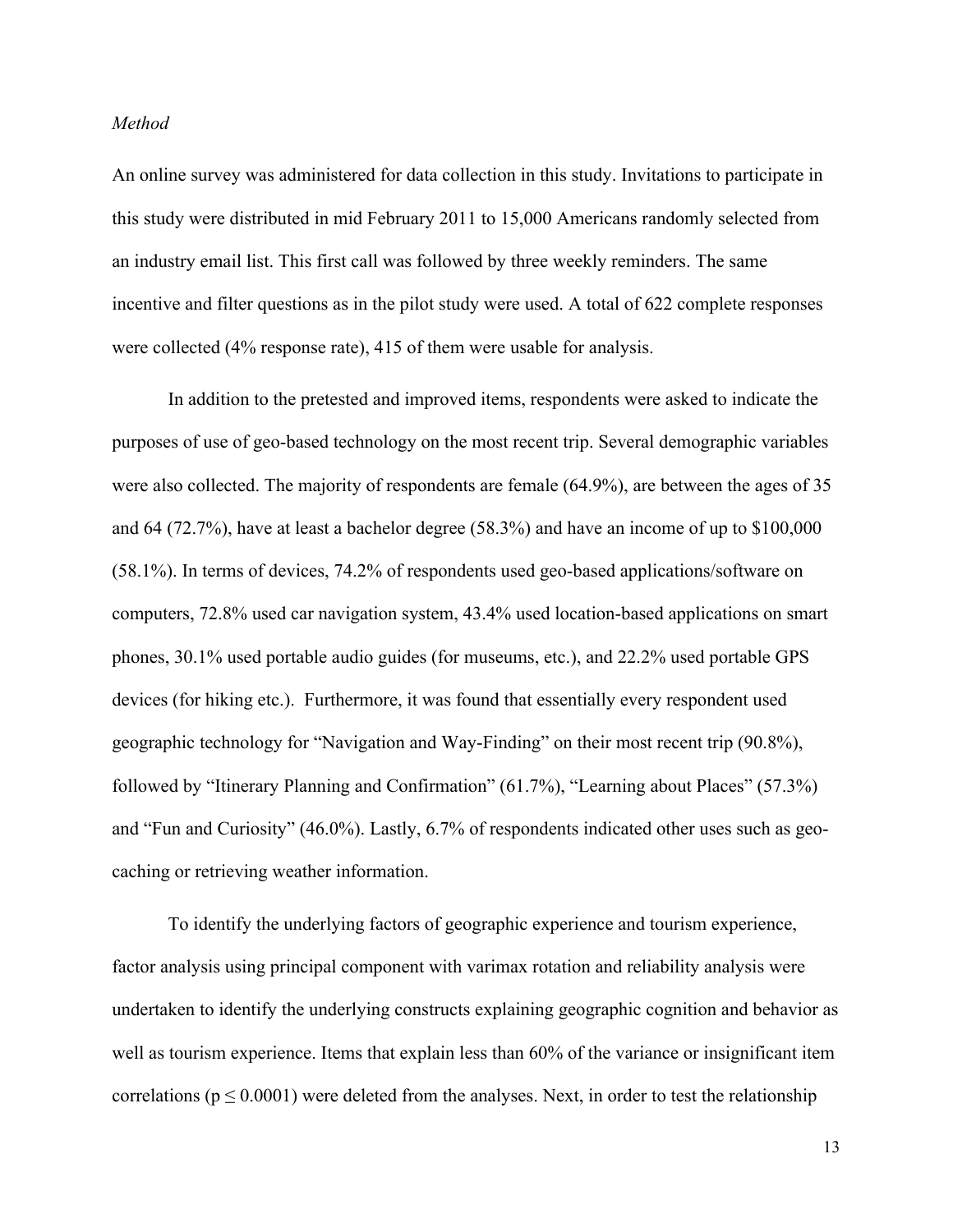between geographic cognition and behavior factors and tourism experience factors (Hypothesis 1), regression analyses using factor scores were conducted with tourism experience factors as dependent variables and everyday experience factors as independent variables.

#### *Results and Discussion*

Factor analyses identified a four factor solution (18 items) for everyday experiences assisted by geo-based technology (Table 3) and a two factor solution (10 items) for tourism experiences assisted by geo-based technology (Table 4). These factors are consistent with the results from pilot study. All constructs show very good or excellent internal consistencies as measures by Cronbach's alpha, ranging from 0.78 to 0.95 (Nunnally, 1978). The use of geo-based technology for everyday experiences influences three dimensions of geographic cognition and one dimension of geographic behavior. The dimensions of geographic cognition confirm the dominant framework (Montello, 1998), representing three types of knowledge people acquire in spatial learning. They are labeled as Landmark Knowledge ( $\alpha$  = 0.90), Route Knowledge ( $\alpha$  = 0.78), and Survey Knowledge ( $\alpha$  = 0.79).

Landmark Knowledge, which is typically developed by acquiring information about discrete spatial features in the surroundings, is represented by people's ability to recognize places from their characteristics and awareness when they move across borders, in that they distinguish one location from another through its distinctive spatial features. As people experience places, geo-based technology contributes to people's identification of the discrete features that are significant to them to be able to recognize places. Route Knowledge involves acquiring information about the spatial and temporal relations of geographic features (Allen, 1982); it represents the acquisition of information on how landmarks are interconnected within the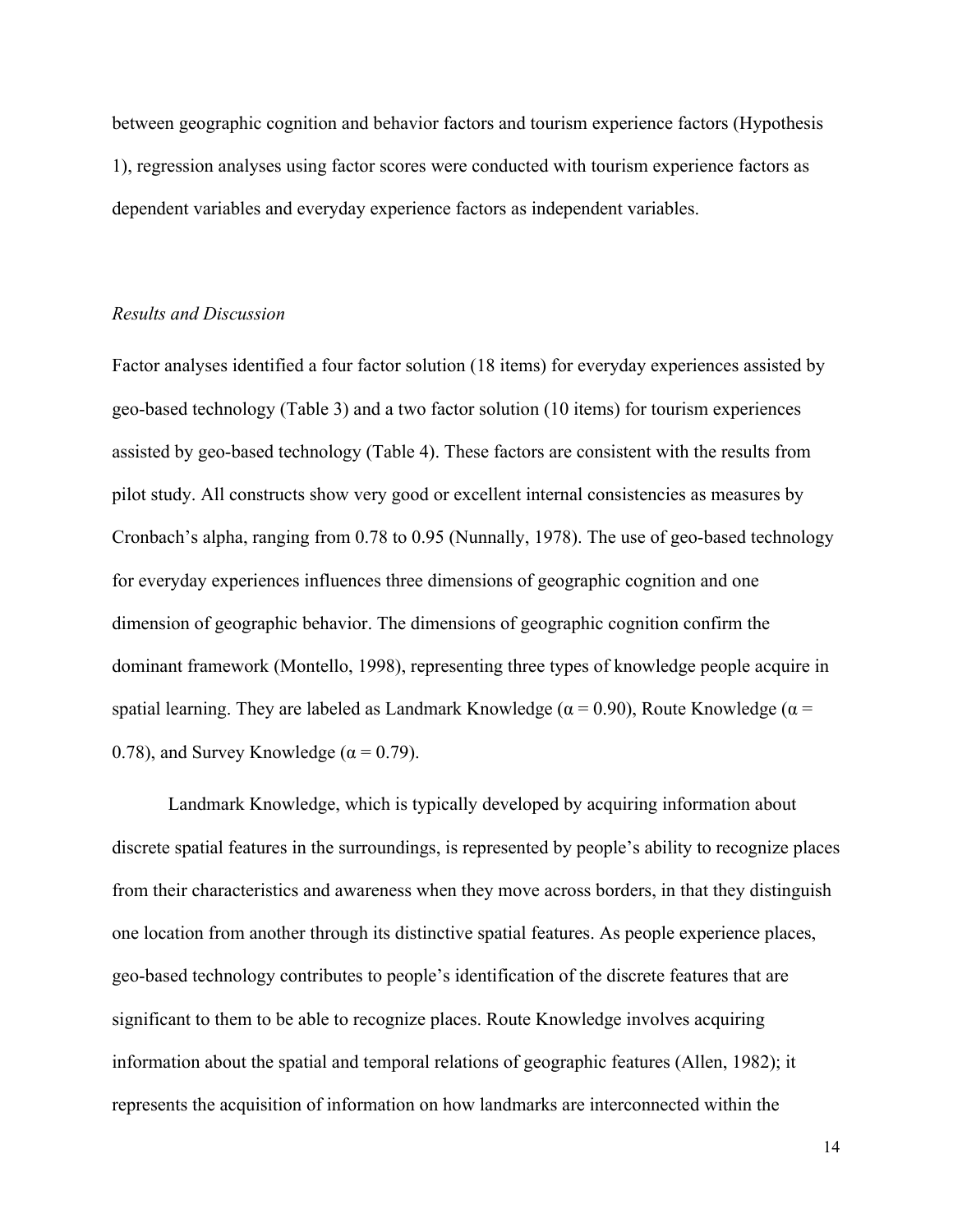environment to form routes. That is to say, Route Knowledge is typically associated with the recognition of distance and directions (Mark et al., 1999; Thorndyke & Hayes-Roth, 1982; Tversky, 1981). The findings confirm that the use of geo-based technology assists people with the acquisition of Route Knowledge, which is represented by their awareness of distance and orientation and the ability to trace their movements. Lastly, this study also points toward the role of geo-based technology in assisting people with the acquisition of Survey Knowledge, which could manifest in the comprehension of an orientation of or an interrelation between one landmark (or one route) and another (Thorndyke & Goldin, 1983). In summary, the findings of this study confirm that by using geo-based technology, people obtain knowledge about places and use this geographic knowledge to make meaningful spatial-related decisions and experiences.

#### Please insert Table 3 about Here

Another dimension of everyday experience is labeled Spatial Experience ( $\alpha = 0.92$ ), representing geographic behavior (i.e., people's activities) and the overall spatial experience (i.e., including meaning of experience and attachment to places). It is identified in this study that geobased technology assists people with exploration and interaction with others, which confirms the concept of effectiveness of communication (Mark et al., 1999). Further, it was found that the use of geo-based technology contributes to the attainment of meaningful and authentic experiences with places and also to the development of emotional attachment to places.

Overall, based on this analysis, it can be summarized that the use of geo-based technology for everyday routine contributes to the acquisition of spatial knowledge and the use of this knowledge to gain meaningful everyday experiences with the geography of places. Geobased technology provides people with information necessary to be aware of distinctive features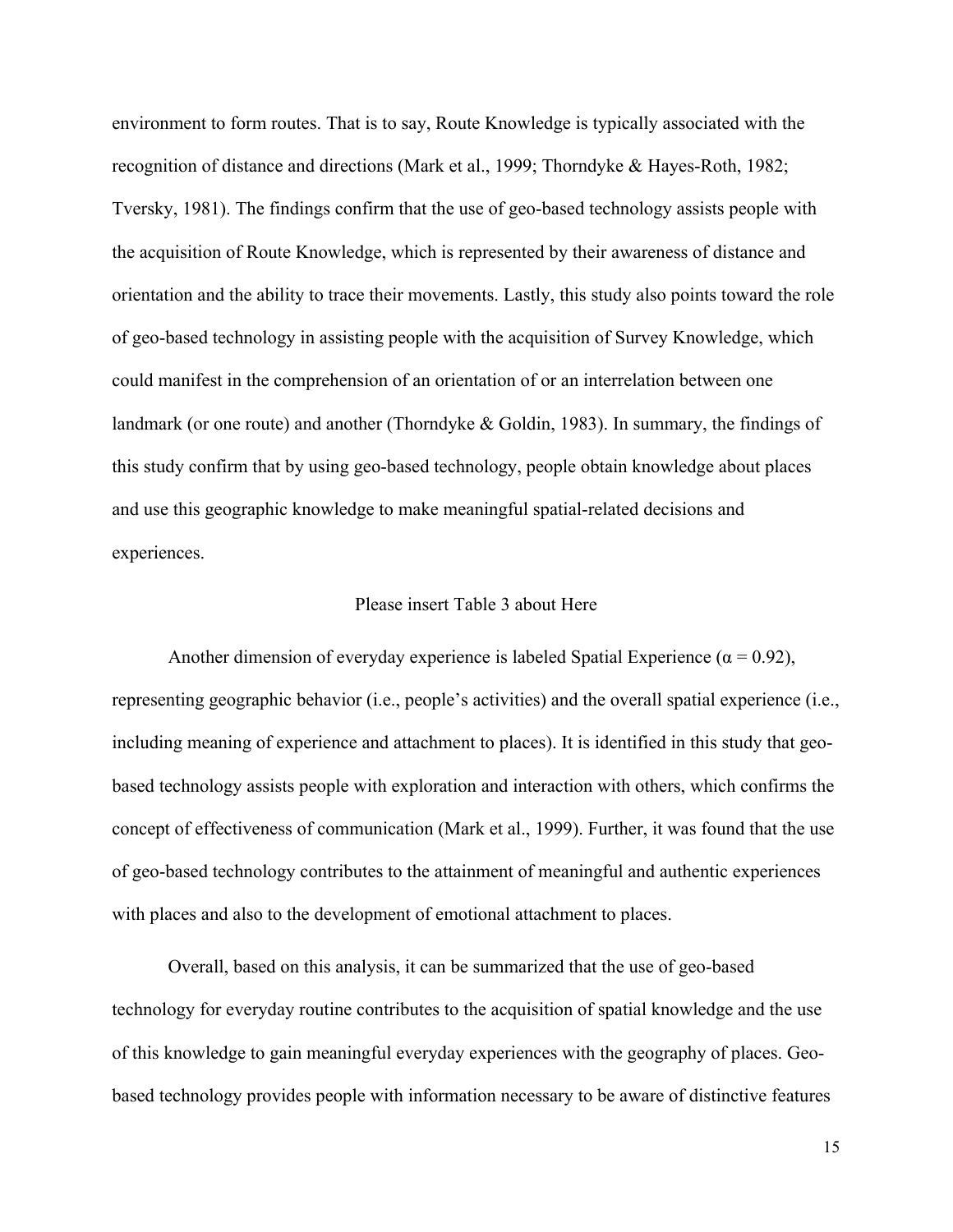that characterize places, to form routes connecting these features, and use it to experience places. It is also posited that as geo-based technology becomes a part of the everyday lives as people's use of geo-based technology becomes naturally embedded in the processes of geographical learning and behavior, which defines and shapes people's spatial experiences.

Two dimensions of tourism experience were identified to be affected by the use of geobased technology while traveling: Destination Experience ( $\alpha$  = 0.95) and Overall Travel Experience ( $\alpha$  = 0.87). Destination Experience encapsulates the different elements of experience that are associated with the tourism destination (i.e., physical and sensory elements, social element, emotional attachment, and cognitive processes). This construct shows that these different elements of experience cannot be seen as separate concepts, but together they represent tourism experience as a coherent whole. This finding opposed previous researchers' approach to dissect the complexity of tourism into succinct conceptual frameworks that explain how tourism as an experience is structured (e.g., McKercher, 1999; Pearce, 1989; Ye, Tussyadiah & Fesenmaier, 2009). The construct suggests that these elements contribute to the formation of complex relationships that frame the Destination Experience as a whole. It is not necessarily the summation of its elements, but a result of the dynamic interrelationships among the elements. The findings also suggest the role of geo-based technology use for Overall Travel Experiences. It is identified that technology assists people to enjoy their travel and gain meaningful experience.

## Please insert Table 4 about Here

Regression analyses were conducted to identify whether geographic cognition and behavior has an effect on tourism experience assisted by the travel use of geo-based technology (see Table 5). The regression model is significant for Destination Experience ( $R^2 = 0.24$ ). The model suggests that Destination Experience is mostly explained by all everyday experience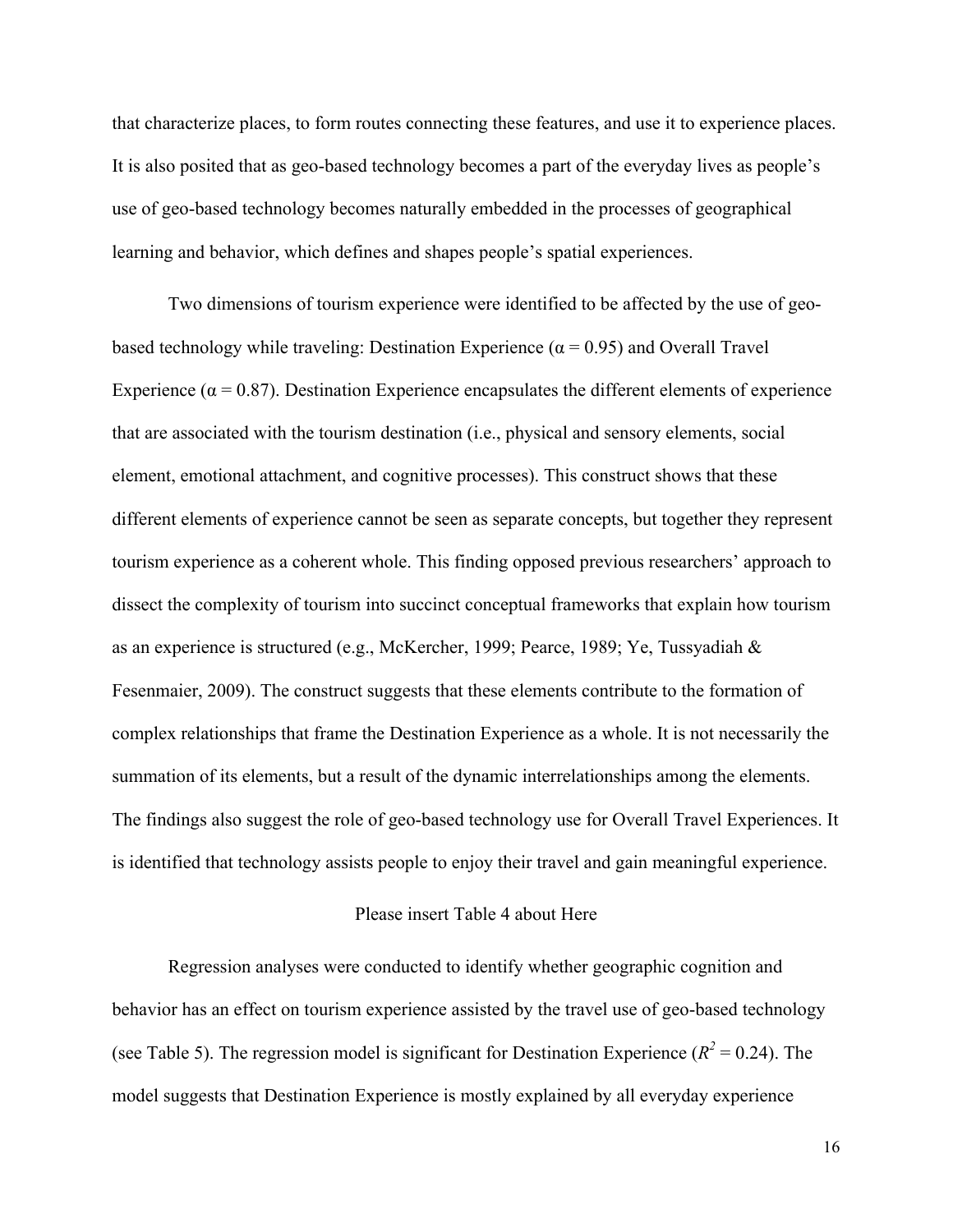factors, particularly Survey Knowledge ( $\beta$  = .343,  $p$  = .000) and Route Knowledge ( $\beta$  = .327,  $p$  = .000), and, to a lesser degree, Landmark Knowledge ( $\beta$  = .082,  $p$  = .059) and Spatial Experience  $(\beta = .088, p = .042)$ . The ways tourists experiencing a destination while using geo-based technology are influenced mainly by how the technology plays a role in the acquisition of spatial knowledge to identify routes and spatial networks within the destination. This indicates that when tourists are able to gain a comprehension about places and develop a sense of orientation through the use of geo-based technology in a day-to-day routine, they will be able to experience tourism destinations better when using the technology while traveling. This suggests that the positive effect of the day-to-day use of geo-based technology enhances tourists' notions about their movement and sense of orientation, hence assisting them in better connection with the various touristic features of the destination.

#### Please insert Table 5 about Here

The model is also significant for Overall Travel Experience  $(R^2 = 0.36)$ . The model suggests that Spatial Experience ( $\beta$  = .575,  $p$  = .000) showed a significant effect on Overall Travel Experience as well as Survey Knowledge (*β* = .212, *p* = .000) and Landmark Knowledge  $(\beta = .099, p = .013)$ . The results suggest that tourists who are able to gain reasoned comprehension of places, gain meaningful experiences with and are well connected to places through the use of technology in their day-to-day routine tend to gain positive, meaningful travel experiences when using geo-based technology for travel. It can be summarized that when the impact of technology use is felt at the intellectual base of geographic knowledge (i.e., people's comprehension and understanding about places; Survey Knowledge) and at the behavior level (with Spatial Experience), it will positively contribute to the attainment of meaningful experiences during travel. It is important to note that Route Knowledge was found not to be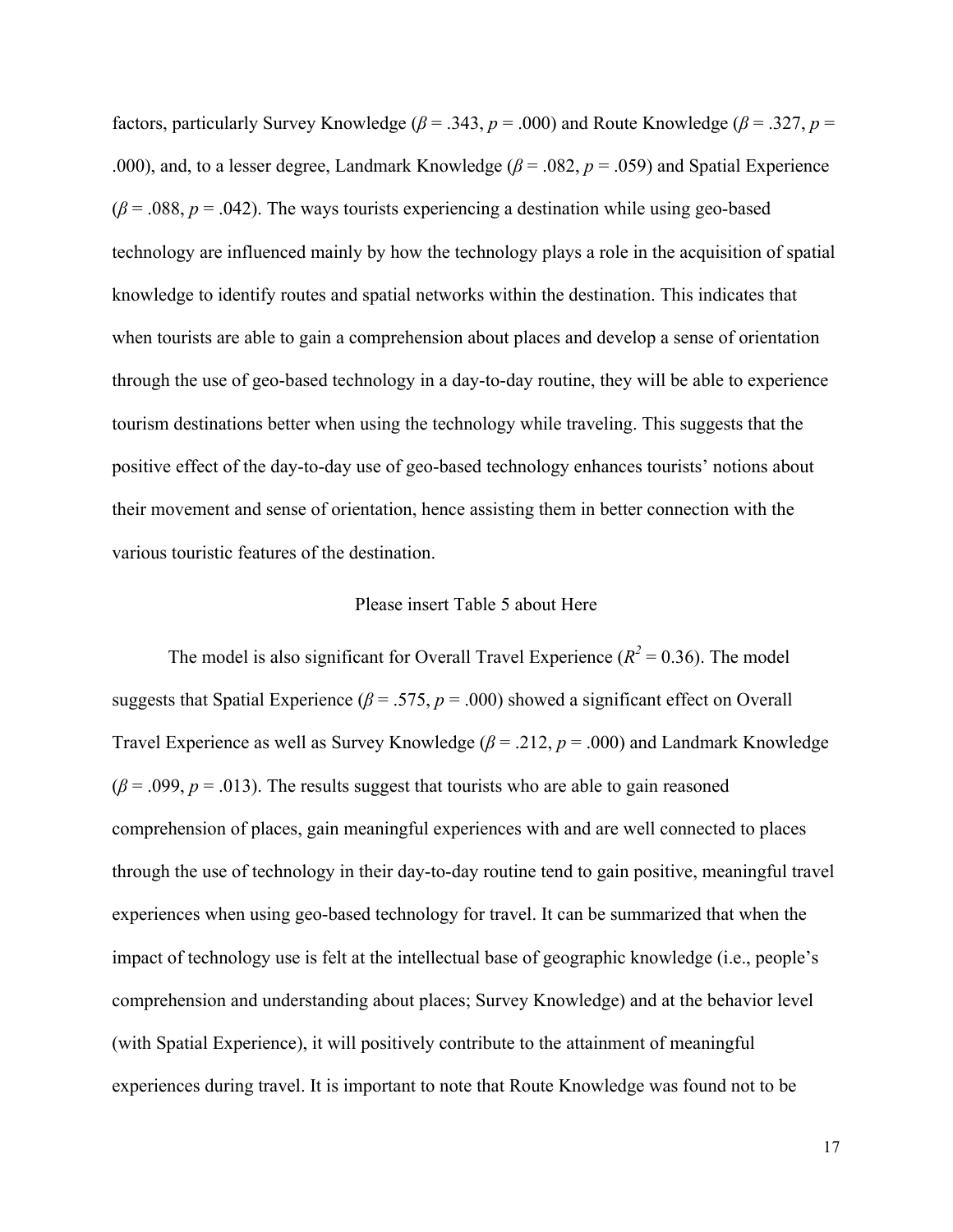significant for the Overall Travel Experience as opposed to the Destination Experience. This indicates that respondents view this type of practical knowledge as particularly significant for movements and activities at the destination, but does not necessarily add to the evaluation of the overall travel.

#### **CONCLUSION**

ICT is becoming a part of everyday lives whereby its use can be seen as an element of people's experiences. This study sought to explain how the use of geo-based technology such as car navigation system, geo-based software and applications on personal computers or mobile technology, location-based portable recommender systems, and/or GPS-based devices for outdoor activities plays a role in the ways people experience places in a day-to-day routine and while traveling. The findings of this study confirm that the use of geo-based technology assists people with the acquisition of knowledge necessary in the formation of geographic behavior and experience. Geo-based technology enables people to access information that allows them to be aware of the distinct features that distinguish one place from another. When situated within a large geographic space (e.g., a neighborhood or a city), the recognition of landmarks contributes to the formation of reference points necessary for different spatial-related decisions. These reference points are important to establish a sense of orientation.

It is also identified in this study that the use of geo-based technology enables people to form Route Knowledge, in that the opportunities presented by geo-based technology contribute to people's awareness of distance and direction and their ability to recognize and trace their movements across space. The findings further suggest that through the use of geo-based technology people are able to comprehend and connect the interrelationships among different landmarks and routes to form a coherent understanding about places (i.e., survey knowledge). In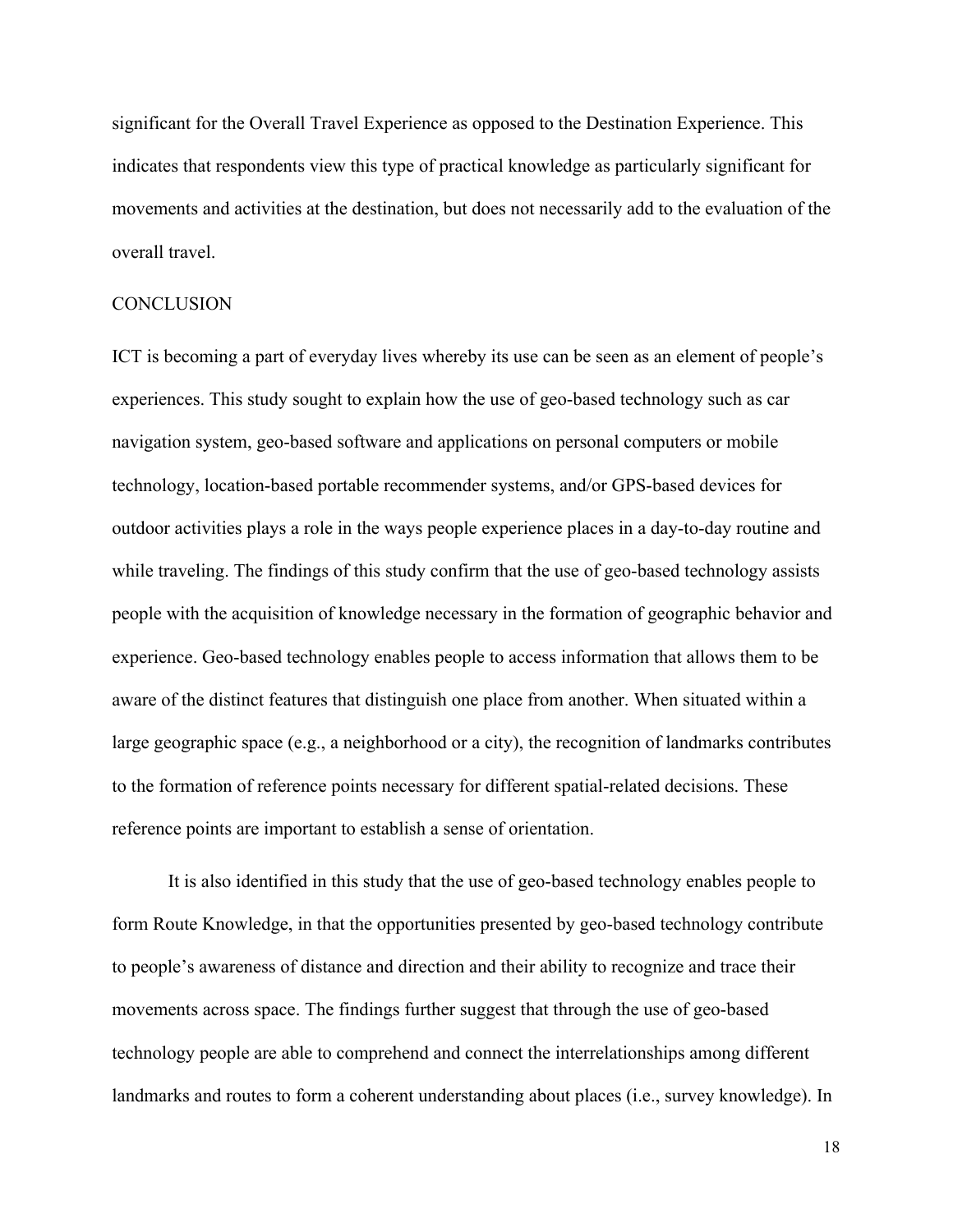this study, it is confirmed that geo-based technology enables people to be more knowledgeable about places and to make meaningful spatial-related decisions. These different types of geographic knowledge are necessary to form geographic behavior and perform activities that necessitate people's interactions with and within places. Geo-based technology and the opportunities it presented allows people to explore and communicate effectively in order to gain meaningful experiences with places. This contributes to the formation of emotional attachment to places. Therefore, this study confirms that the use of geo-based technology influences various aspects of people's experiences with places on a day-to-day basis.

This study also contributes to the literature on the roles of ICT in tourism experience formation. The findings of this study suggest that the use of geo-based technology while traveling allows tourists to gain experiences with the different elements of destination. This includes the opportunities for tourists to sense the different qualities of the destination and to recognize that the destination is distinguishable from other places. Also, it is identified that by using geo-based technology, tourists are able to interact with other people at the destination and perform different cognitive processes related to the destination (e.g., reflect on past memories or associate destination with certain concepts). Importantly, it was also identified that the use of geo-based technology allows tourists to develop an emotional attachment to the tourism destination (i.e., affective transformation).

Further, the findings also support the role of geo-based technology in the overall travel experience. When used while traveling, geo-based technology enables tourists to enjoy their travel and to gain a meaningful tourism experience. Hence, this study provides an empirical support on how technology plays a role in the ways tourists experience the destination and how ICT contributes positively to tourism experience. As such, this study highlights the role of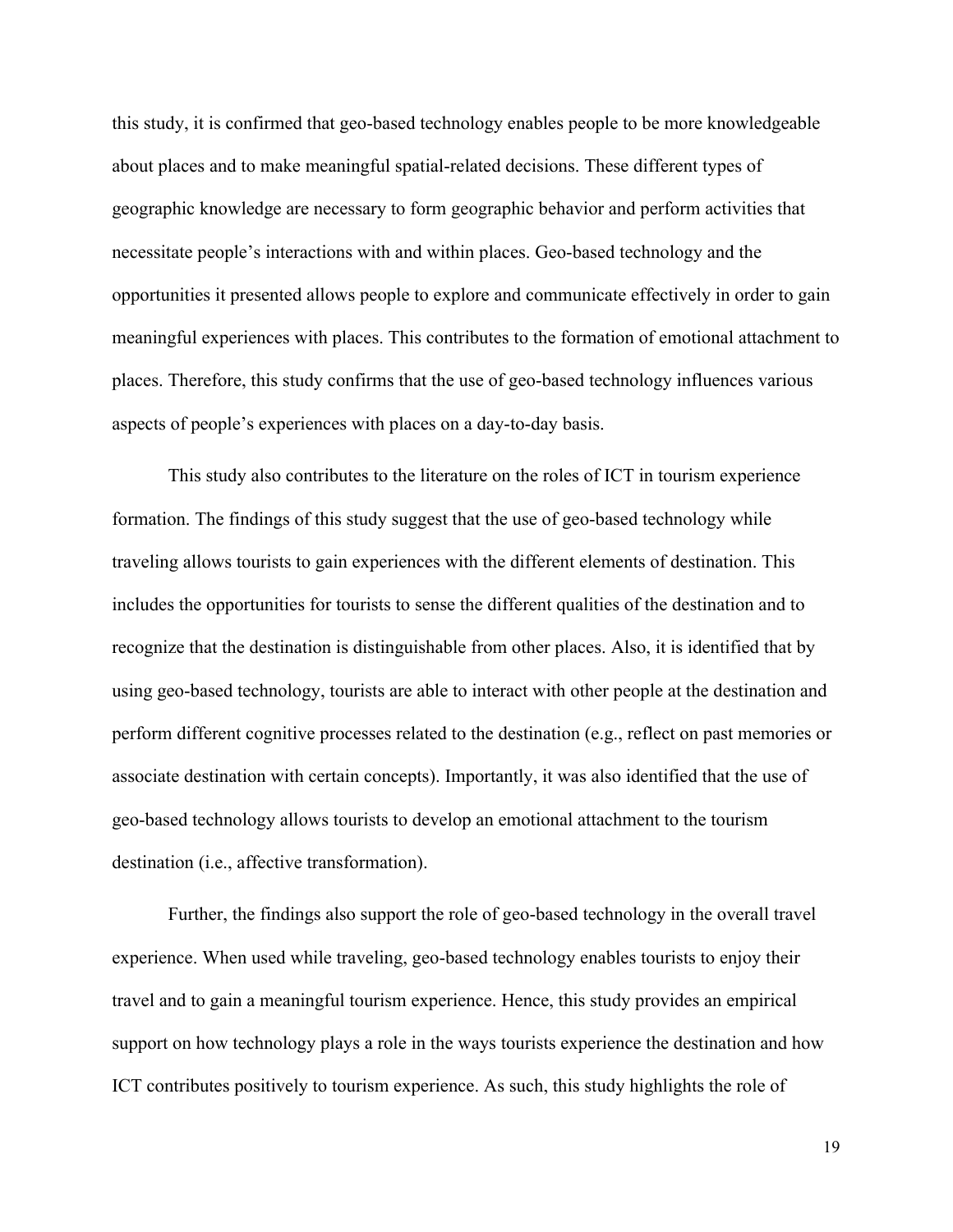technology beyond the mere functional value for ease of navigation or identification of attractions, but the further understanding of how technology plays a role in the various elements of everyday and tourism experiences. The use of geo-based technology by tourists not only helps them with finding locations within a destination, it was found that geo-based technology also assists them with the dimensions of sensory and emotion, as well as cognition and interaction.

Further, this study also extends our understanding on the significance of geographic behavior in everyday life on tourism experiences while using geo-based technology. The acquisition of geographic knowledge in everyday live contributes positively to tourists' experiences at the destination. The ability to recognize spatial features of the surroundings and construct a coherent whole from these features to understand more about certain places influences the process of attribution of attractions and meanings to a tourism destination. Also, it can be suggested that tourists' experience at the destination is essentially shaped by geographic behavior that results from the use of their geographic knowledge made possible through the assistance of geo-based technology. This finding confirms that while tourists might be displaced at a destination that is foreign to their homes, with the assistance of geo-based technology, the ways they typically experience the geographic features of places in a day-to-day routine might extend to geographic behavior in the destination. In other words, as the use of geo-based technology to acquire the necessary information to move within places becomes a norm in everyday lives, tourists will find it ordinary to express the same behavior at the destination.

Despite the theoretical contribution of this study, several opportunities for further research were observed. *First*, while this study confirms the role of ICT in Destination Experience and Overall Travel Experience, the influence of geo-based technology use on enroute experience (i.e., tourists' experience while traveling en route to the destination) was not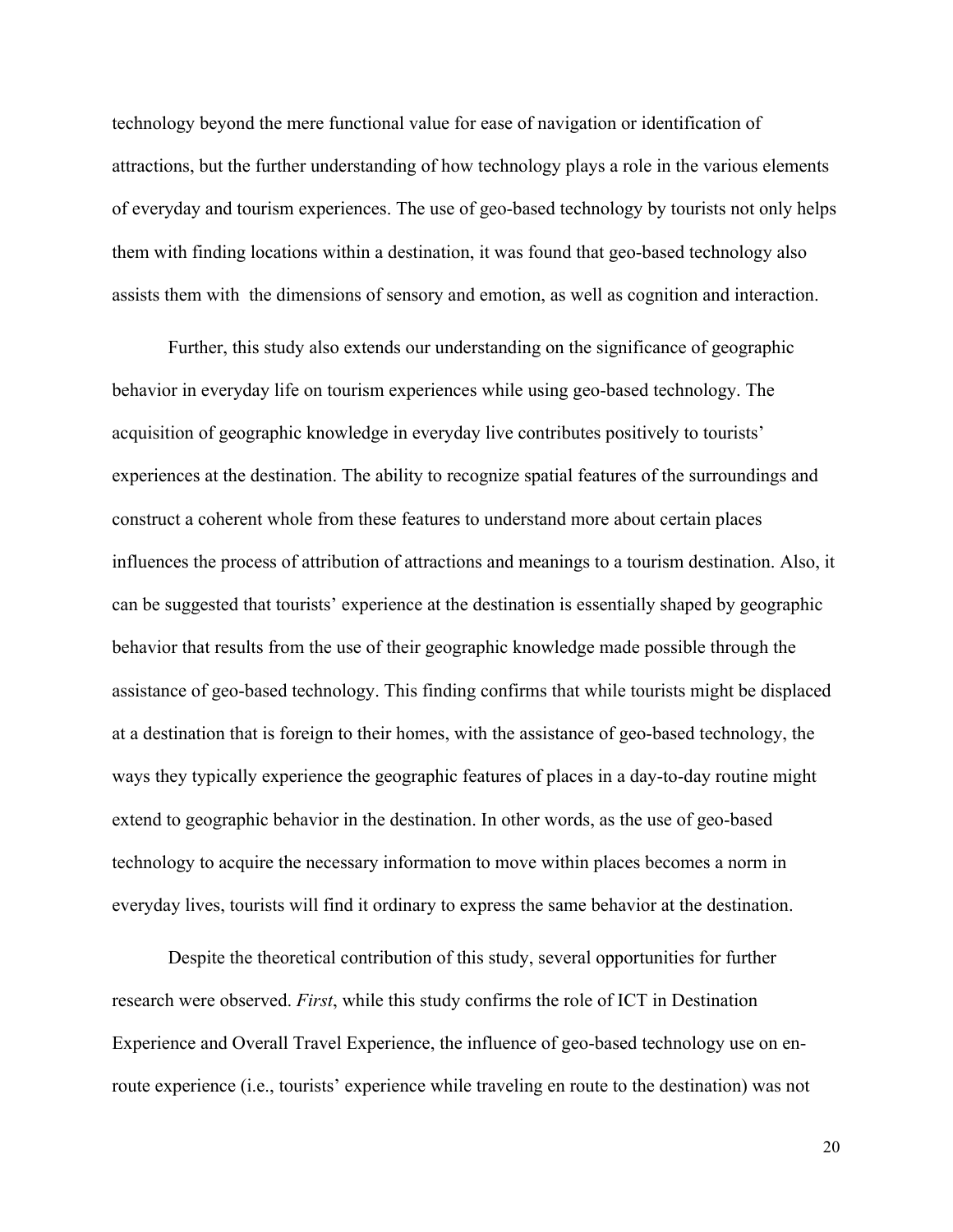identified. This might be due to the nature of travel investigated in this study. The respondents were asked to refer to their recent travel for at least 50 miles away, which prompts the supposition that the majority of long distance travels typically involves the use of public transportation (e.g., airplane, train), which could minimize the perceived importance of en-route experience as opposed to self-driving travels, particularly the ones through scenic roads. A further investigation on this issue is suggested to clarify the findings in this study.

*Second*, the study identified significant relationship between everyday and tourism experiences. However, relationships and causalities between the Tourism Experience constructs were not tested. Different analytical methods might be applied to re-test the relationships. *Third*, the low  $R^2$  for the regression models for destination experience and overall travel experience indicates situational variables influencing the roles of geo-based technology on travel experiences that are beyond the scope of this study. A further study addressing this issue is important. Also, this can be a result of the skewed samples for both the pilot and the final study (i.e., females with a high level of education). Hence, a further study to test whether the conclusions can be a better representation of the general population is needed. *Fourth*, the use of an industry mailing list may be the main cause of the low response rate (4%) in this survey as respondents might have been targeted to different surveys before. However, the number of responses is sufficient to test the hypothesis in this study. Despite these limitations, this study adds value to the important and growing area of research on the intersection of ICT and behavior as it provides researchers with a set of items to quantitatively evaluate the effects of ICT on everyday and tourism experiences.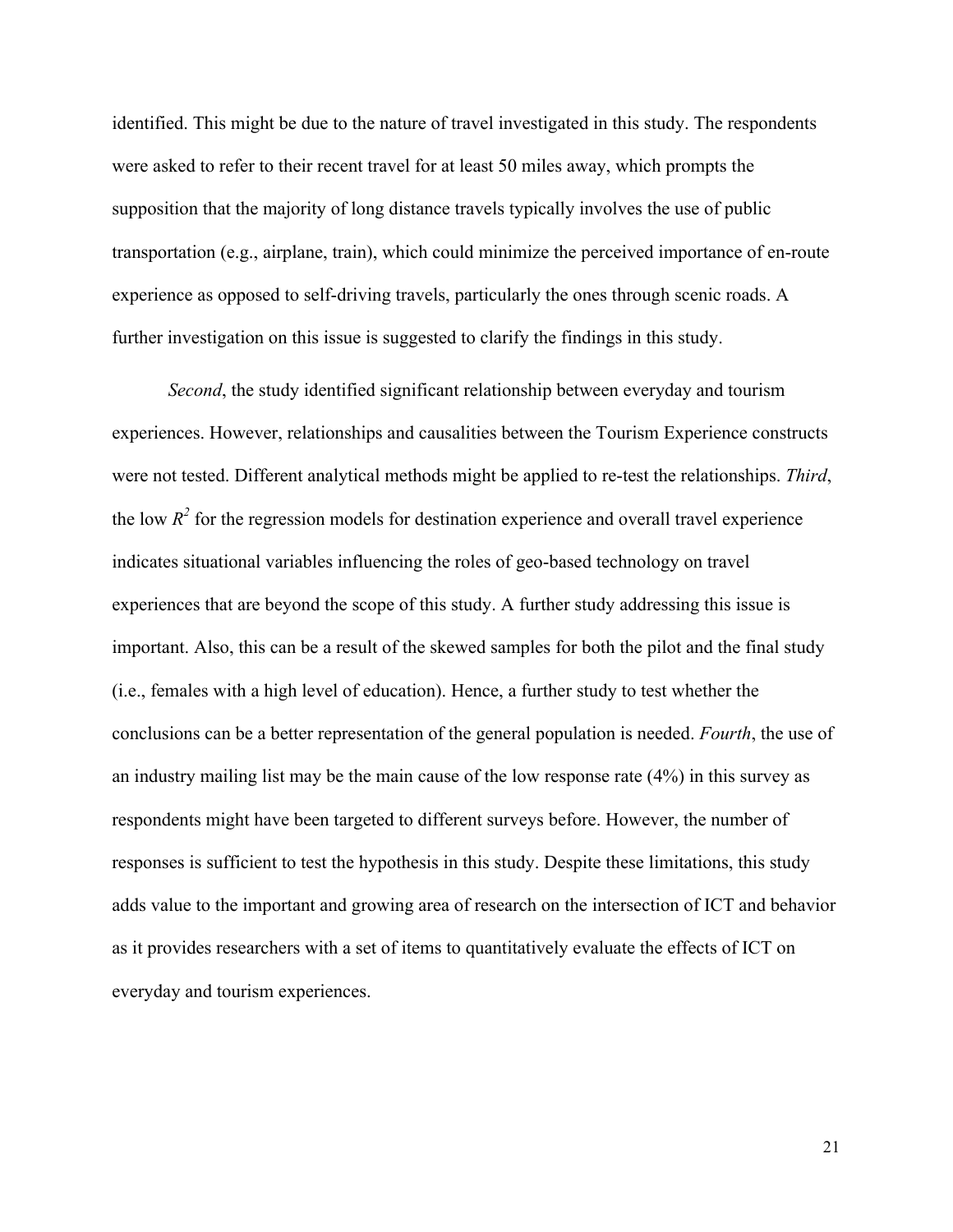#### REFERENCES

- Allen, G. (1982). The organization of route knowledge. *New Directions for Child and Adolescent Development*, *15*, 31-39.
- Bask, J. (2001). Pervasive computing: Travel and business services. Telecommunications Software and Multimedia Laboratory. http://www.tml.hut.fi/Studies/Tik111.590/2001 s/papers/joni-bask.pdf.
- Brown, B. & Chalmers, M. (2003). Tourism and mobile Technology. *In* K. Kuutti & E.H. Karsten (Eds.): Proceedings of the 8th European Conference on Computer Supported Cooperative Work. Dordrect: Kluwer Academic Press.
- Brown, B. & Perry, M. (2001). Of maps and guidebooks: Designing geographical technologies. *SIGGROUP Bulletin*, *22(3)*, 28-32.
- Bruner, E.M. (1991). Transformation of self in tourism. *Annals of Tourism Research, 18*, 238- 250.
- Burigat, S. & Chittaro, L. (2007). Navigation in 3D virtual environments: Effects of user experience and location-pointing navigation aids. *International Journal of Human-Computer Studies*, *65*, 945-958.
- Chambers, E. (2009). From authenticity to significance: Tourism on the frontier of culture and place. *Futures*, *41*, 353-359.
- Chang, R.C.Y., Kivela, J., & Mak, A.H.N. (2011). Attributes that influence the evaluation of travel dining experience: When East meets West. *Tourism Management, 32,* 307-316.
- Churchill, G.A., Jr. (1979). A paradigm for developing better measures of marketing constructs. *Journal of Marketing Research, 16*, 64-73.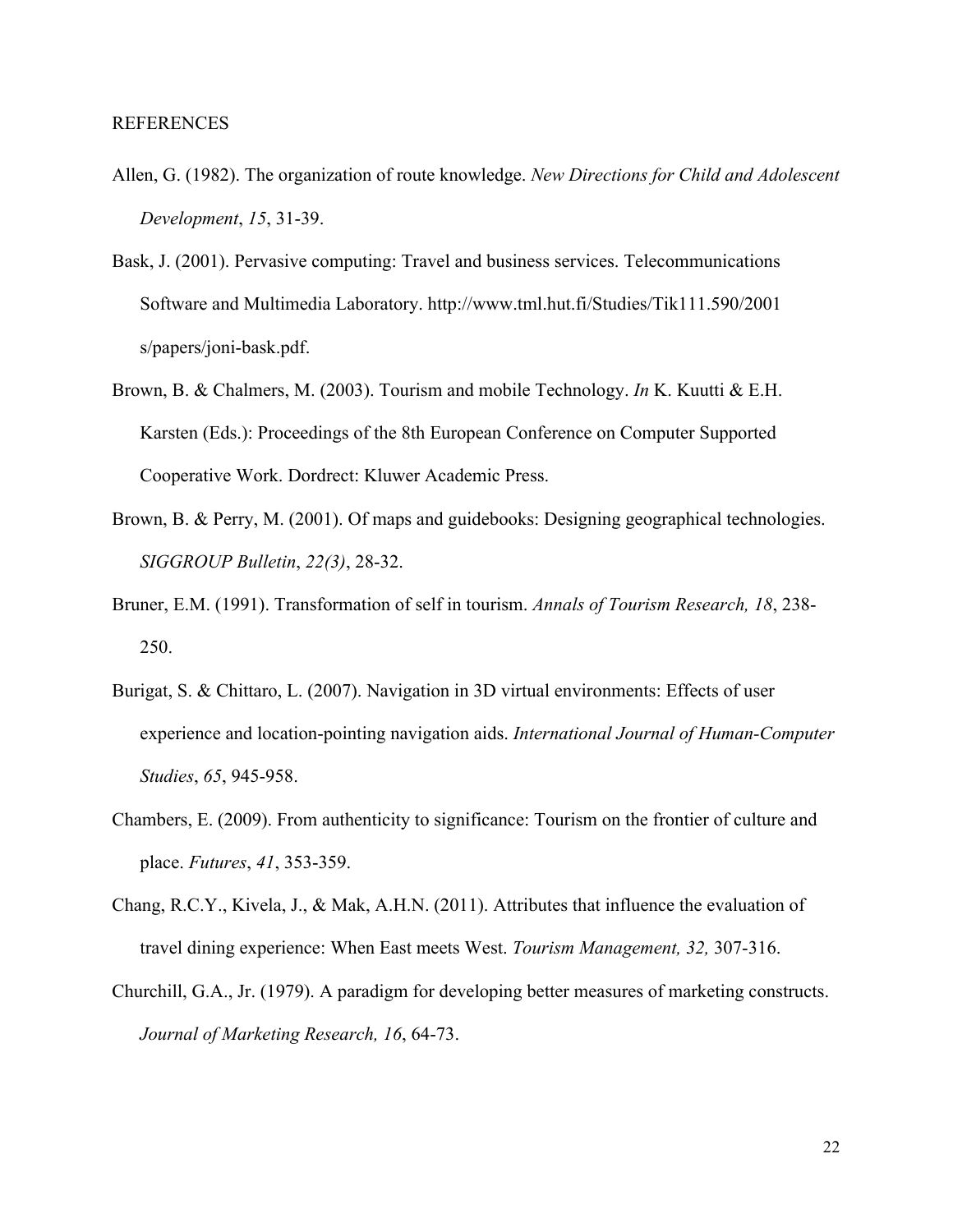- Clark, J. (2008). A conscious geography: The role of research centers in the coordination of innovation policy and regional economic development in the US and Canada. *Georgia Institute of Technology Working Paper* No. 43.
- Connell, J. & Page, S.J. (2008). Exploring the spatial patterns of car-based tourist travel in Loch Lomond and Trossachs National Park. *Tourism Management, 29*, 561-580.

Craig-Smith, S. & French, C. (1994). *Learning to Live with Tourism*. Melbourne: Pitman.

- Crouch, D. (2005). Flirting with space: Tourism geographies as sensuous/expressive practice. In C. Cartier & A. Lew (Eds.), *Seductions of Places: Geographical Perspectives on Globalization and Touristed Landscapes* (pp. 23-35). London: Routledge.
- Curry, M. (1998). *Digital Places: Living with Geographic Information Technologies*. London: Routledge.
- Denstadli, J.M. & Jacobsen, J.K.S. (2011). The long and winding roads: perceived quality of scenic tourism routes. *Tourism Management, 32*, 780-789.

DeVellis, R. F. (1991). *Scale Development*. Newbury Park: Sage Publications.

- Diller, S., Shedroff, N., & Rhea, D. (2006). *Making Meaning: How Successful Businesses Deliver Meaningful Customer Experiences*. Berkeley: New Riders.
- Edensor, T. (2001). Performing tourism, staging tourism: (Re)producing tourist space and practice. *Tourist Studies, 1*, 59-81.
- Edensor, T. (2006). Reconsidering national temporalities: Institutional times, everyday routines, serial spaces and synchronicities. *European Journal of Social Theory, 9*, 525-545.
- Franklin, A. & Crang, M. (2001). The trouble with tourism and travel theory. *Tourist Studies, 1*, 5-22.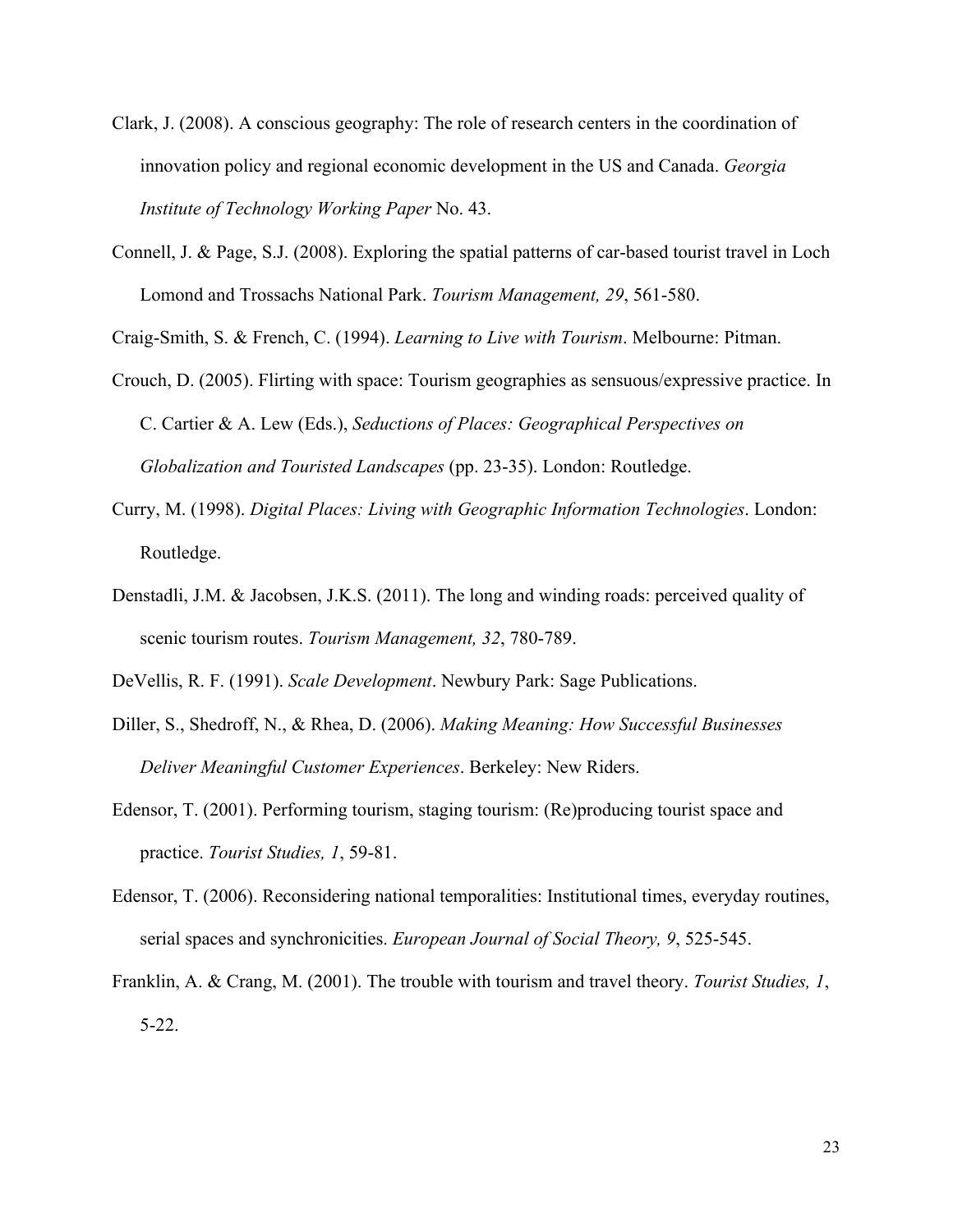- Freundschuh, S.M. & Egenhofer, M.J. (1997). Human conceptions of spaces: Implications for geographic information systems. *Transactions in GIS, 2*, 361-375.
- Goffman, E. (1967) *Interaction Ritual: Essays on Face-to-Face Behavior*. Garden City, NY: Doubleday.
- Golledge, R. G. (2002), The nature of geographic knowledge. *Annals of the Association of American Geographers, 92*, 1–14.
- Golledge, R.G. & Stimson, R.J. (1997). *Spatial Behavior: A Geographic Perspective*. New York: Guilford Press.
- Gould, P.R. (1966). On mental maps. *Michigan Interuniversity Community of Mathematical Geographers Discussion Paper no. 9*. Ann Arbor: University of Michigan.
- Hair, J., Anderson, R., Tatham, R., & Black, W. (1998). *Multivariate Data Analysis*. Upper Saddle River: Prentice-Hall.
- Hannam, K., & Knox, D. (2010). *Understanding Tourism: A Critical Introduction*. London: Sage.
- Harvey, D. (1990). *The Condition of Postmodernity: An Enquiry into the Origins of Cultural Change.* Cambridge, MA: Blackwell
- Hetherington, J., Daniel, T. C., & Brown, T. C. (1993). Is motion more important than it sounds? The medium of presentation in environment perception research. *Journal of Environmental Psychology, 13,* 283-291.
- Hirschman, E.C. & Holbrook M.B. (1982). Hedonic consumption: Emerging concepts, methods and propositions. *Journal of Marketing, 46(3),* 92-101.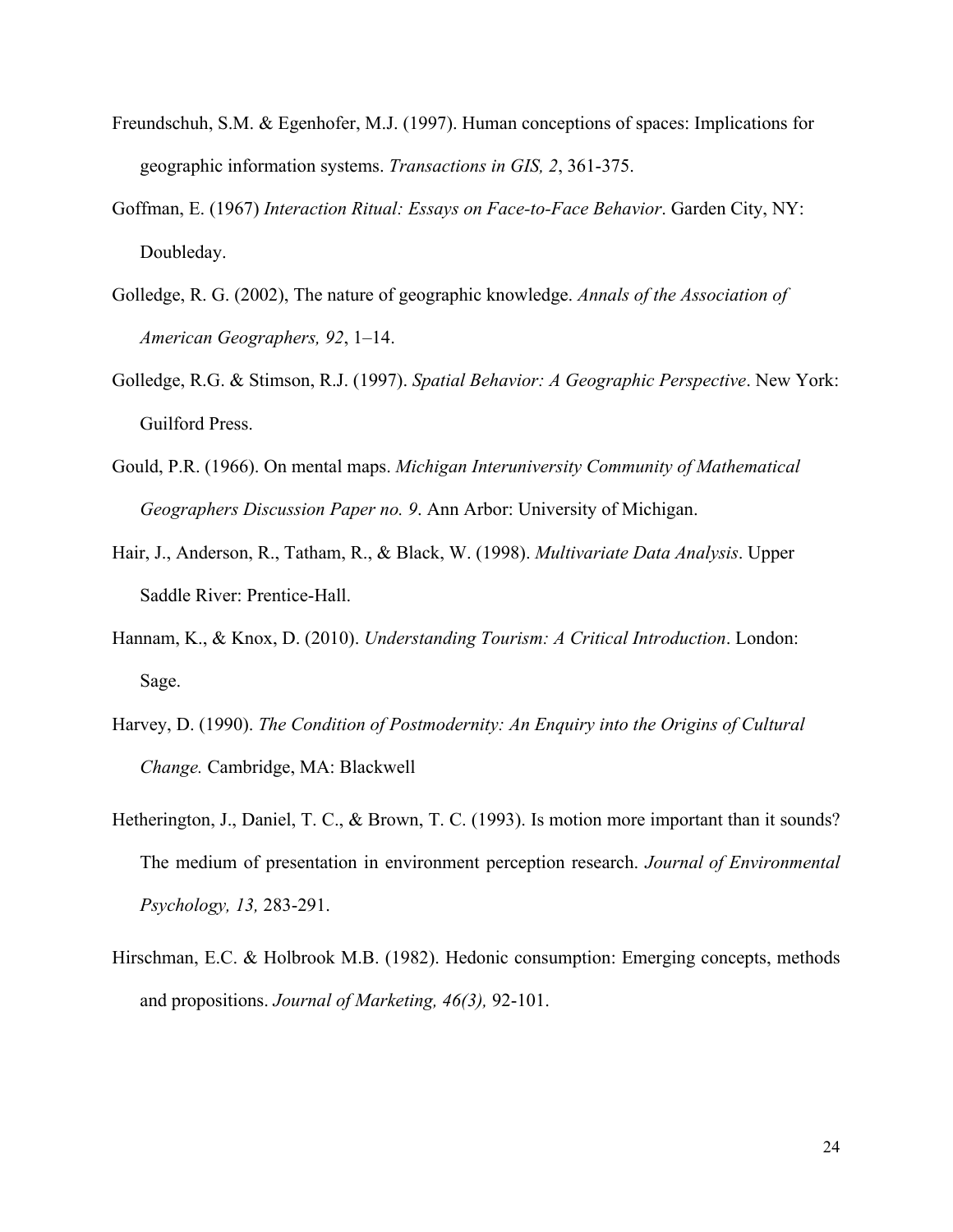- Jacobsen, J.K.S. (1996). Segmenting the use of a scenic highway. Tourism Review, 51, 32 38.Janelle, D.G. (1969). Spatial reorganization: A model and concept. *Annals of the Association of American Geographers, 59*, 348-364.
- Jennings, G. (2006) Perspectives on Quality Tourism Experiences: An Introduction. In G. Jennings & N. Nickerson (Eds.), *Quality Tourism Experience* (pp. 1-21). Burlington: Butterworth-Heinemann.
- Jennings, G. & Weiler, B. (2006) Mediating Meaning: Perspective on Brokering Quality Tourism Experiences. In G. Jennings & N. Nickerson (Eds.), *Quality Tourism Experience* (pp. 57-78). Burlington: Butterworth-Heinemann.
- Kivela, J. & Crotts, J.C. (2006). Tourism and gastronomy: Gastronomy's influence on how tourists experience a destination. *Journal of Hospitality and Tourism Research, 30*, 354-377.
- Kuipers, B. (1983). Sensorimotor Knowledge of Space. *Tufts University Working Papers in Cognitive Science, No. 21* (June 1983).

Lash, S. & Urry, J. 1994. *Economies of Signs and Space*. London: Sage

- Li, Y. (2000). Geographical consciousness and tourism experience. *Annals of Tourism Research, 27*, 863-883.
- Line, T., Jain, J. & Lyons, G. (In Press). The role of ICTs in everyday mobile lives. *Journal of Transport Geography*. doi:10.1016/j.jtrangeo.2010.07.002

Lloyd, R. (1997). *Spatial Cognition: Geographic Environments*. Dordrect: Kluwer.

- Lowenthal, D. (1961). Geography, experience and imagination: Towards a geographical epistemology. In P.W. English and R.C. Mayfield (Eds.) *Man, Space, and Environment* (pp. 219–44). New York: Oxford University Press.
- Lynch, K. (1960). *The Image of the City*. Cambridge: MIT Press.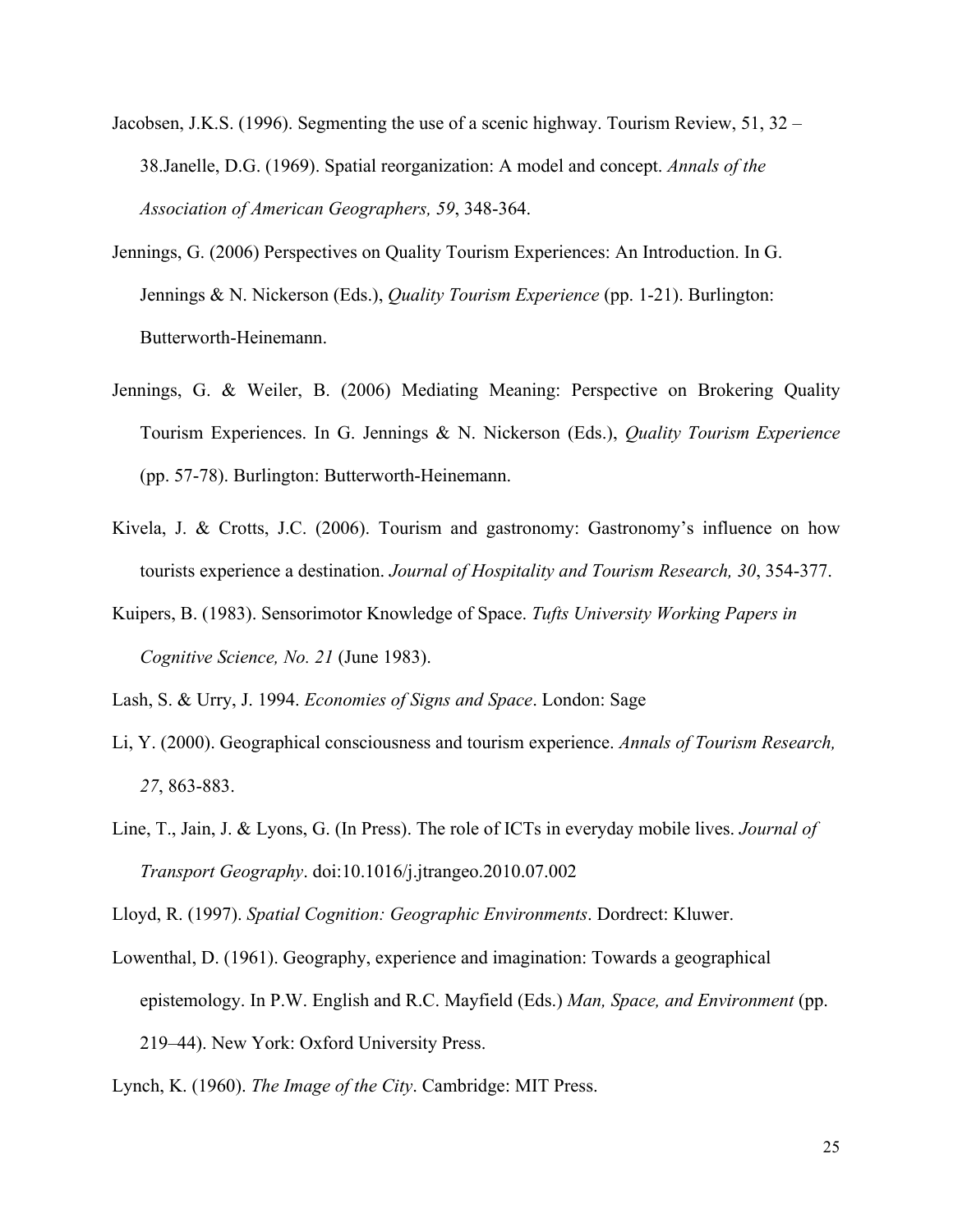- MacCannell, D. (1973). Staged authenticity: Arrangements of social space in tourist settings. *American Journal of Sociology, 79*, 589-603.
- Mark, D. & Frank, A. (1996). Experiential and formal models of geographic space. *Environment and Planning B, 23*, 3-24.
- Mark, D.M., Freska, C., Hirtle, S., Lloyd, R. & Tversky, B. (1999). Cognitive models of geographical space. *International Journal of Geographical Information Science, 13,* 747- 774.
- Mark, D. & Freundschuh, S. (1995). Spatial concepts and cognitive models for geographic information use. In T. Nyerges, D. Mark, R. Laurini & M. Egemhofer (Eds.), *Cognitive Aspects for Human Computer Interaction in for GIS* (pp. 21-28). Dordrecht: Kluwer.
- Maruyama, A., Shibata, N., Murata, Y., Yasumoto, K., & Ito, M. (2004). *P-Tour: A personal navigation system for tourism*. In Proceedings of the 11th World Congress of ITS 2(Pp. 18- 24).
- McKercher, B. (1999). A chaos approacl to tourism. *Tourism Management, 20*, 425-434.
- Mesch, G.S., & Manor, O. (1998). Social ties, environmental perception, and local attachment. *Environment and Behavior, 30*, 504-519.
- Milligan, M.J. (1998). Interactional past and potential: The social construction of place attachment. *Symbolic Interaction, 21*, 1-33
- Modsching, M., Kramer, R., ten Hagen, K., & Gretzel, U. (2007). *Effectiveness of mobile recommender systems for tourist destinations: A user perspective.* In Proceedings of IEEE International Workshop on Intelligent Data Acquisition and Advanced Computing Systems: Technology and Applications. Dortmund: IEEE.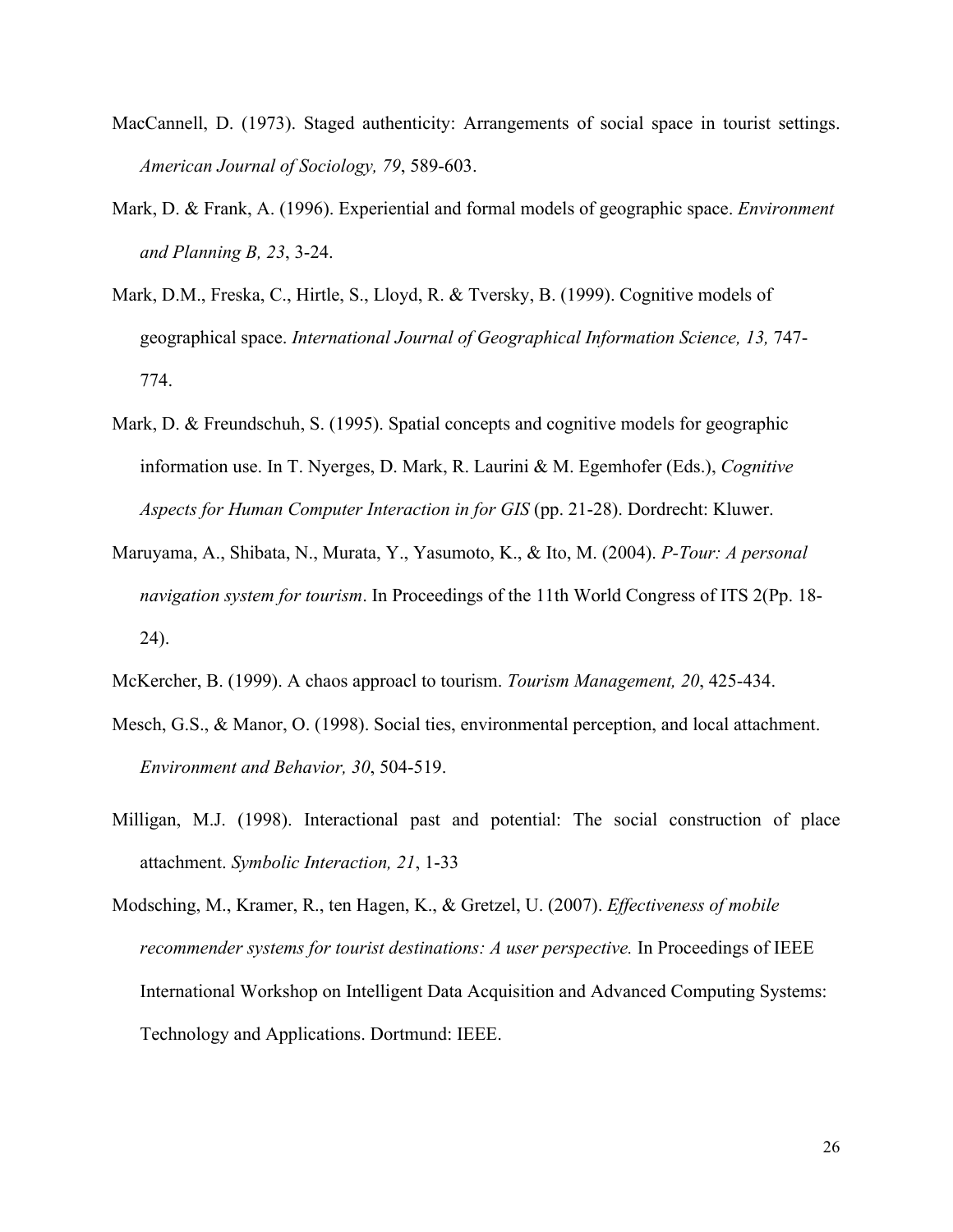- Montello, D. R. (1993). Scale and multiple psychologies of space. In A.U. Frank & I. Campari (Eds.), *Spatial Information Theory: A theoretical Basis for GIS* (pp. 312-321). Proceedings of COSIT '93. Berlin: Springer-Verlag.
- Montello, D.R. (1998) A new framework for understanding the acquisition of spatial knowledge in large-scale environments. In M.J. Egenhofer & R.G. Golledge (Eds.), *Spatial and Temporal Reasoning in Geographic Information Systems* (pp 143-154). New York: Oxford University Press.
- Montello, D. R., & Freundschuh, S. M. (2005). Cognition of geographic information. In R. B. McMaster & E. L. Usery (Eds.), *A Research Agenda for Geographic Information Science* (pp. 61-91). Boca Raton: CRC Press.
- Nunnally, J.C. (1978). *Psychometric Theory*. New York, NY: McGraw-Hill.
- O'Grady, M.J. & O'Hare, G.M. (2002). Accessing cultural tourist information via a context sensitive tourist guide. *Journal of Information Technology & Tourism, 5*, 35-47.
- Pine, B.J. & Gilmore, J.H. (1999). *The Experience Economy: Work is Theatre and Every Business a Stage.* Boston: Harvard Business Press.
- Pearce, D. (1989). *Tourism Development*. 2nd edition. Harlow: Longman
- Poslad, S., Laamanen, H., Malaka, R., Nick, A., Buckle, P., and Zipf, A. (2001). *CRUMPET: Creation of User-friendly Mobile Services Personalised for Tourism*. London: 3G.
- Raubal, M. and Rinner, C. (2004). *Multi-criteria decision analysis for location based services*. Proceedings of 12<sup>th</sup> International Conference on Geoinformatics. Sweden, 7-9 June, 2004.
- Raymond, C.M., Brown, G., & Weber, D. (2010). The measurement of place attachment: Personal, community and environmental connections. *Journal of Environmental Psychology, 30*, 422-434.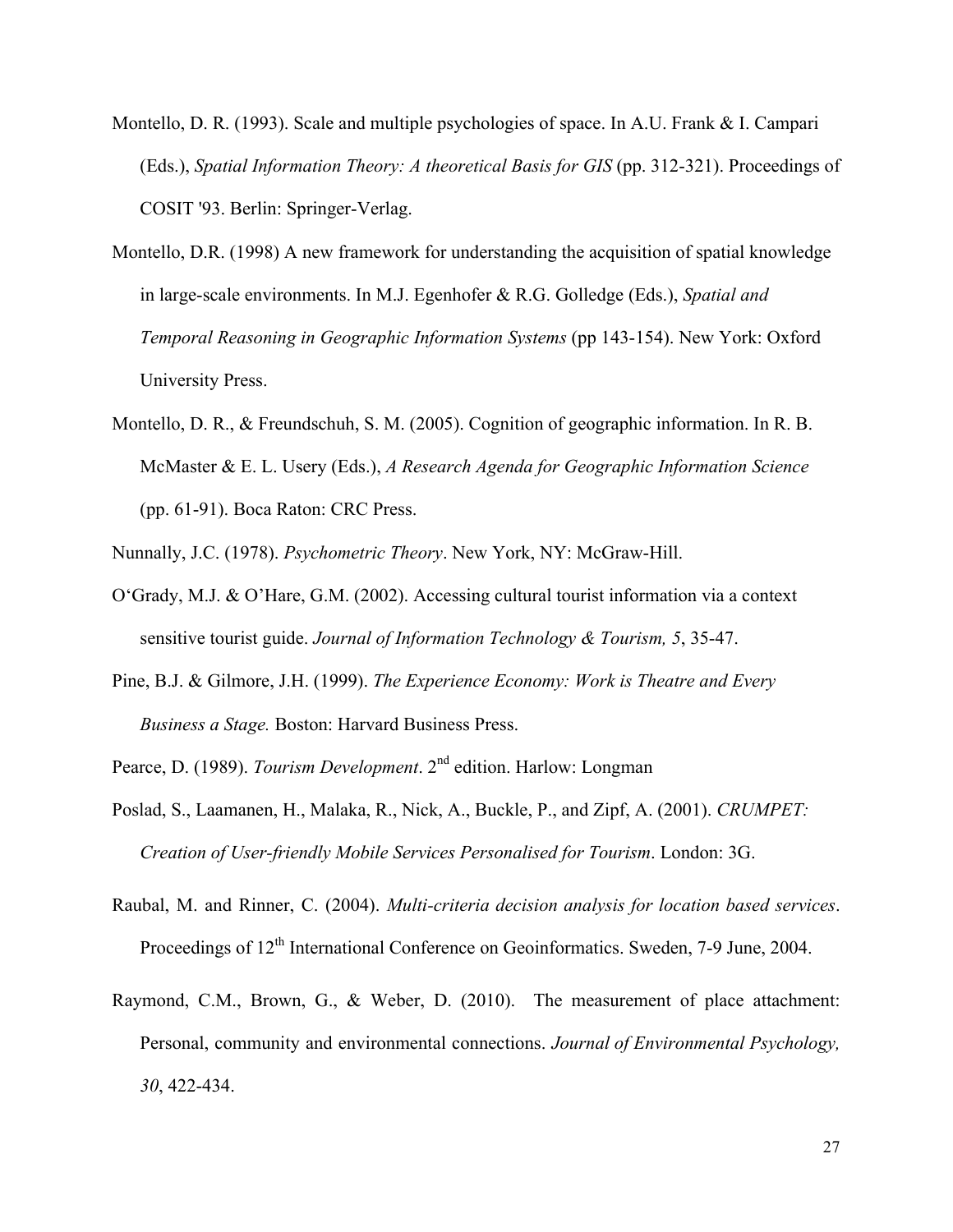Rickly-Boyd, J.M. & Metro-Roland, M.M. (2010). Background to the fore: The Prosaic in Tourist Places*. Annals of Tourism Research, 37*, 1164-1180.

Schmitt, B. (2002). *Managing the Customer Experience*. New York: Wiley.

- Schroeder, H.W. (2007). Place experience, gestalt, and the human–nature relationship*. Journal of Environmental Psychology, 27*, 293-309.
- Seamon, D. & Sowers, J. (2009). Existential Geography. In R. Kitchin & N. Thrift (Eds.), *International Encyclopedia of Human Geography Vol. 3* (pp. 666-671).Oxford: Elsevier.

Scannell, P. (2001). Authenticity and experience. *Discourse Studies, 3*, 405-411.

- Schwanen, T. & Kwan, M.-P. (2008). The Internet, mobile phone and space-time constraints. *Geoforum, 39*, 1362-1377.
- Selstad, L. (2007). The social anthropology of the tourist experience. *Scandinavian Journal of Hospitality and Tourism, 7*, 1-15.
- Shoval, N. & Isaacson, M. (2007). Tracking tourists in the digital age. *Annals of Tourism Research, 34*, 141–159.
- Siegel, A.W. & White, S. H. (1975). The development of large-scale environments. *Advances in Child Development and Behaviour, 10*, 9-55.
- Stedman, R.C. (2002). Toward a social psychology of place: Predicting behavior from placebased cognitions, attitude, and identity. *Environment and Behavior, 34*, 405-425.

Straub, D. (1989). Validating Instruments in MIS Research. *MIS Quarterly, 13*, 147-169.

Thorndyke, P.W. & Goldin, S.E. (1983). Spatial learning and reasoning skill. In H.L. Pick & L.P. Acredolo (Eds.), *Spatial Orientation: Theory, Research, and Application* (pp. 195-217). New York: Plenum.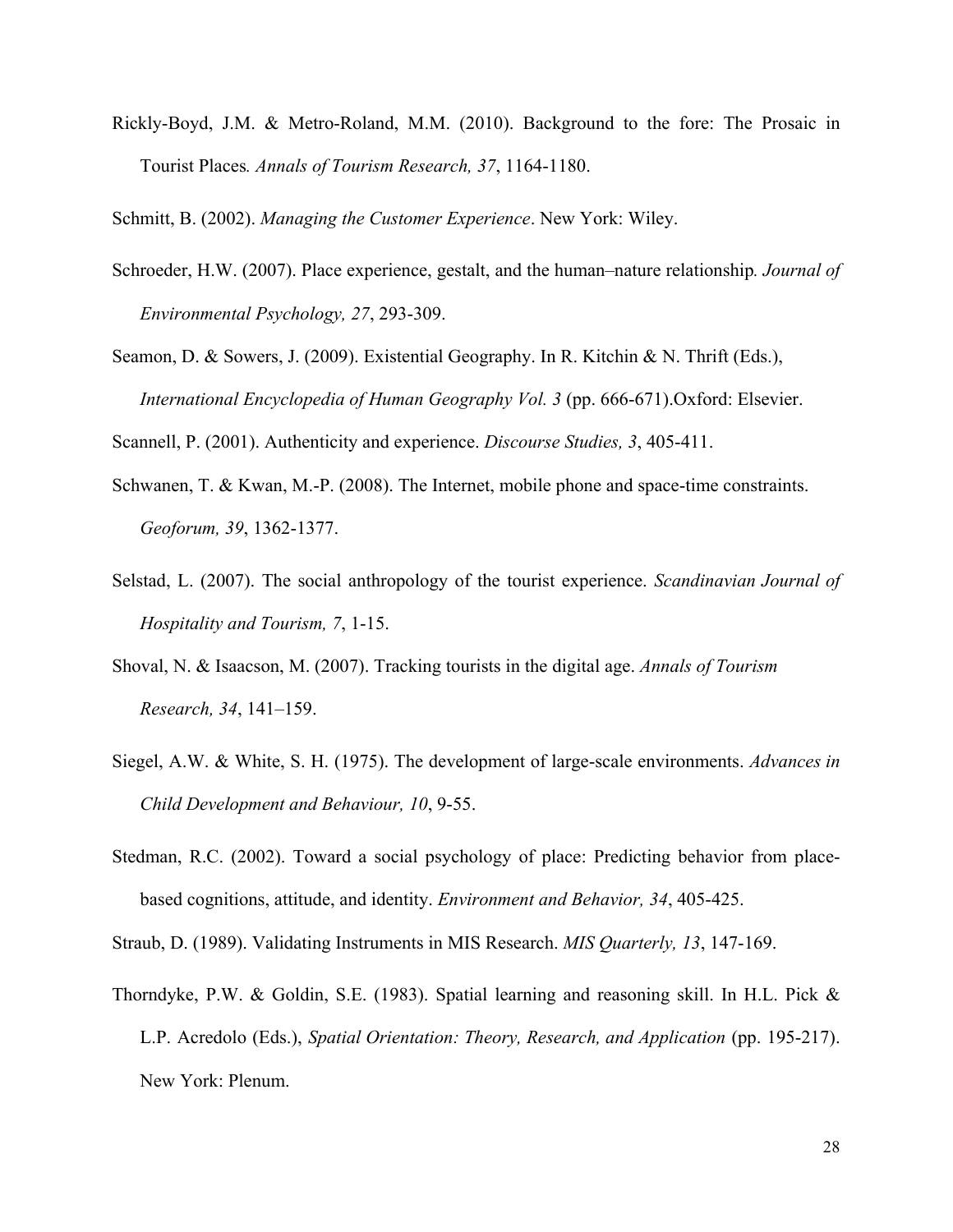- Thorndyke, P.W. & Hayes-Roth, B. (1982). Differences in spatial knowledge acquired from maps and navigation. *Cognitive Psychology, 14*, 560-589.
- Trauer, B., & Ryan, C. (2005). Destination image, romance and place experience: An application of intimacy theory in tourism. *Tourism Management, 26*, 481-492.
- Trentelman, C.K. (2009). Place attachment and community attachment: A primer grounded in the lived experience of a community sociologist. *Society and Natural Resources, 22*, 191- 210.
- Tsai, S. (2005). Integrated marketing as management of holistic consumer experience. *Business Horizons. 48*, 431–441.
- Tussyadiah, I.P. & Fesenmaier, D. R. (2009). Mediating Tourists Experiences-Access to Places via Shared Videos. *Annals of Tourism Research, 36*, 24-40.
- Tversky, B. (1981). Distortions in memory for maps. *Cognitive Psychology, 13*, 407-433.
- Uriely, N. (2005), The tourist experience: Conceptual developments, *Annals of Tourism Research, 32*, 199–216.
- Urry, J. (1990). *The Tourist Gaze: Leisure and Travel in Contemporary Societies*. London: Sage.
- Urry, J. (1995). *Consuming Places.* London: Routledge.
- Volo, S. (2009) Conceptualizing experience: A tourist based approach. *Journal of Hospitality Marketing and Management, 18*, 111-126.
- Waitt, G. & Duffy, M. (2010). Listening and tourism studies. *Annals of Tourism Research, 37*, 457-477.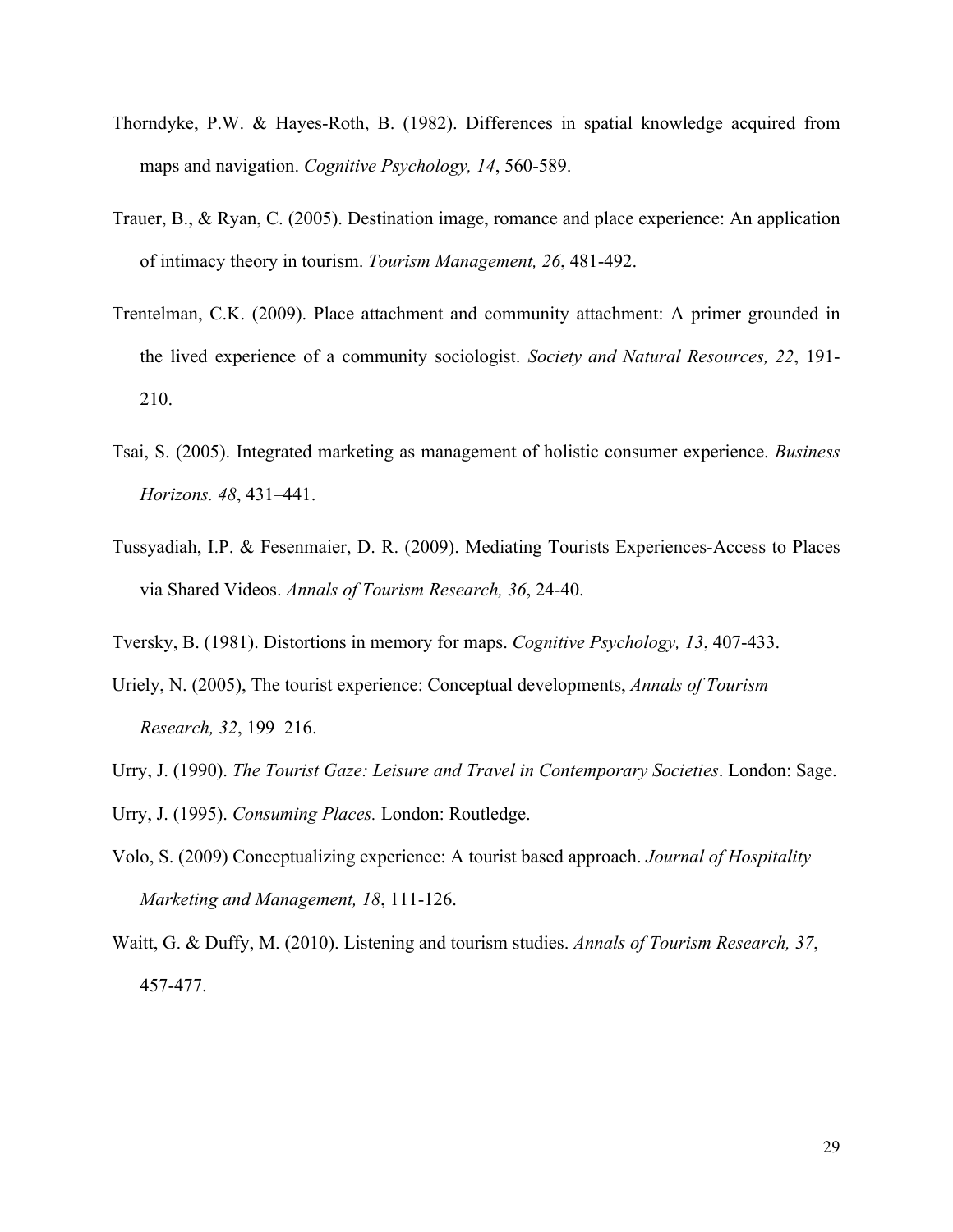Ye, Y., Tussyadiah, I., Fesenmaier, D. R. (2009). *Capturing the Phenomenon of Tourism Experience as a Foundation for Designing Experiential Brands*. In Proceedings of the 14<sup>th</sup> Annual Graduate Student Research Conference in Hospitality & Tourism.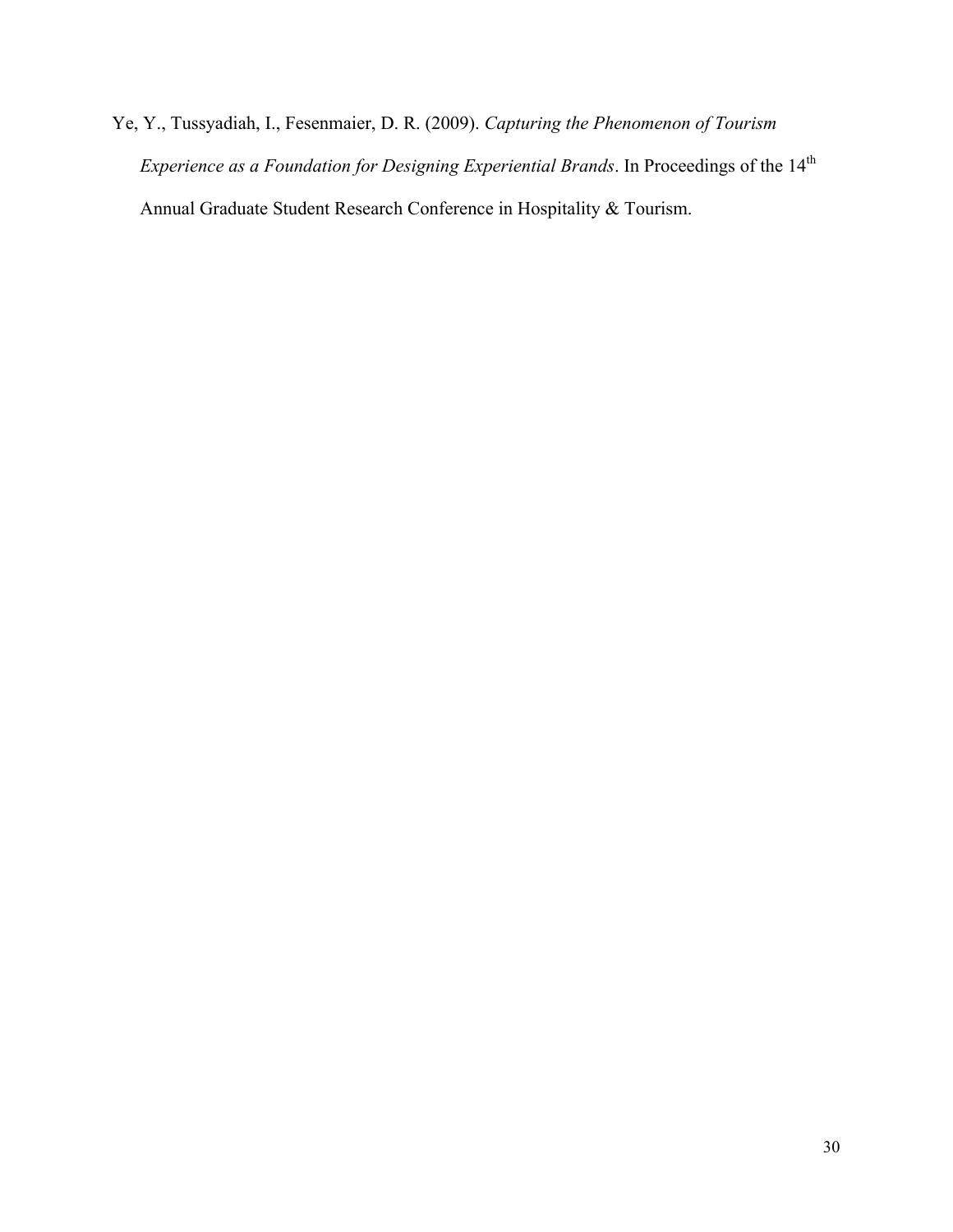Figure 1. The Effect of Everyday Experience on Tourism Experience

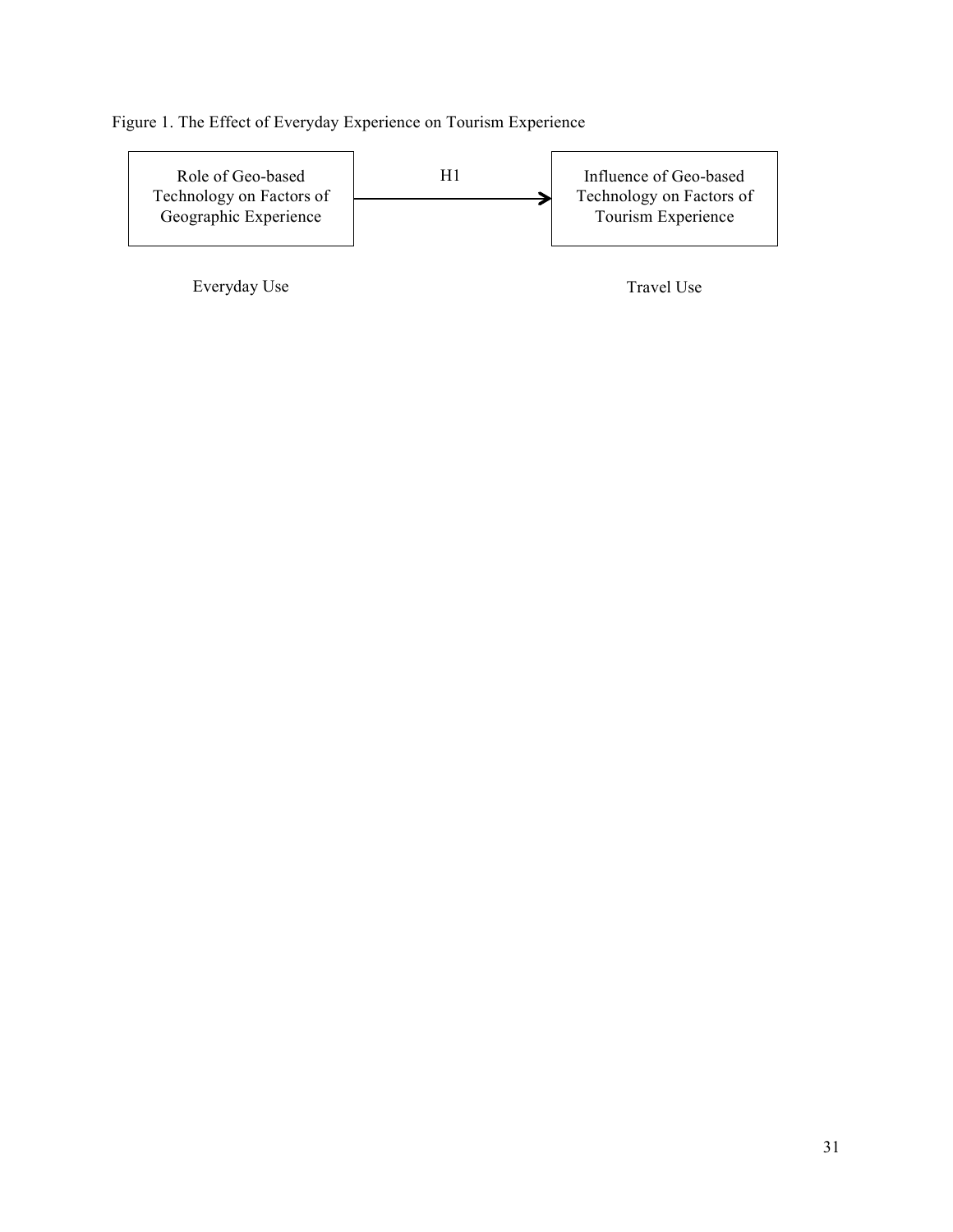| Concept                                     | <b>Definition</b>                                                                                                                                       | <b>Supporting</b><br>Literature                                                                                 | <b>Developed Measurement Items</b>                                                                                                                                                                                                                                         |
|---------------------------------------------|---------------------------------------------------------------------------------------------------------------------------------------------------------|-----------------------------------------------------------------------------------------------------------------|----------------------------------------------------------------------------------------------------------------------------------------------------------------------------------------------------------------------------------------------------------------------------|
| Geographic knowledge                        |                                                                                                                                                         |                                                                                                                 |                                                                                                                                                                                                                                                                            |
| Landmark<br>recognition                     | Knowledge to recognize<br>the geographic features<br>of and/or objects in<br>places.                                                                    | Montello (1998); Siegel<br>& White (1975);<br>Thorndyke & Goldin<br>(1983); Thorndyke $\&$<br>Hayes-Roth (1982) | I am able to recognize signs,<br>landmarks and other physical cues that<br>give me the sense of where I am.<br>I am able to distinguish places based<br>on their characteristics.                                                                                          |
| Distance judgment                           | Knowledge to recognize<br>spatial relations in terms<br>of distance between pairs<br>of objects within places.                                          | Mark et al. (1999);<br>Thorndyke & Hayes-<br>Roth (1982); Tversky<br>(1981)                                     | I know how far I am from home.<br>I have a feeling for distance.                                                                                                                                                                                                           |
| Spatial<br>categorization and<br>boundaries | Knowledge to recognize<br>spatial relations in terms<br>of scale and boundaries<br>of places.                                                           | Clark (2008); Golledge,<br>2002; Lloyd et al.<br>(1996); Mark, Smith, &<br><b>Tversky</b> (1999)                | I am aware of borders, areas, and<br>territories.<br>I realize it when I enter a new area.<br>I realize it when I cross borders.                                                                                                                                           |
| Sense of direction<br>and orientation       | Knowledge to recognize<br>own position and<br>movement within places.                                                                                   | Mark et al. (1999);<br>Thorndyke & Hayes-<br>Roth (1982); Tversky<br>(1981)                                     | I am aware of my current location.<br>I have a strong sense of orientation.<br>I am able to trace my movement.<br>I have a recollection of my movement.                                                                                                                    |
| Effectiveness of<br>communication           | Knowledge results from<br>people's interaction with<br>places, artefacts, and/or<br>other people.                                                       | Mark et al. (1999)                                                                                              | I better understand how people<br>connect to places.<br>I am more knowledgeable about<br>places.<br>I can express myself better.                                                                                                                                           |
| Geographic behaviour                        |                                                                                                                                                         |                                                                                                                 |                                                                                                                                                                                                                                                                            |
| Place experience                            | (1) Activities requiring<br>the use of geographic<br>space that necessitate the<br>acquisition of spatial<br>knowledge. (2)<br>Experiences with places. | Golledge (1992);<br>Golledge & Stimson<br>(1997)                                                                | I pay more attention to places.<br>I interact more with others.<br>The places I visit make more sense.<br>I have an authentic experience.<br>I make meaningful decisions.<br>I have a meaningful experience.<br>I move around easily.<br>I can explore the places I visit. |
| Place attachment                            | <b>Emotional</b> connection<br>with places.                                                                                                             | Mesch & Manor (1998);<br>Milligan (1998);<br>Schroeder (2010)                                                   | I feel a belonging to places.<br>I feel embedded in the place.                                                                                                                                                                                                             |

Table 1. Measurement Items for Spatial Cognition and Behavior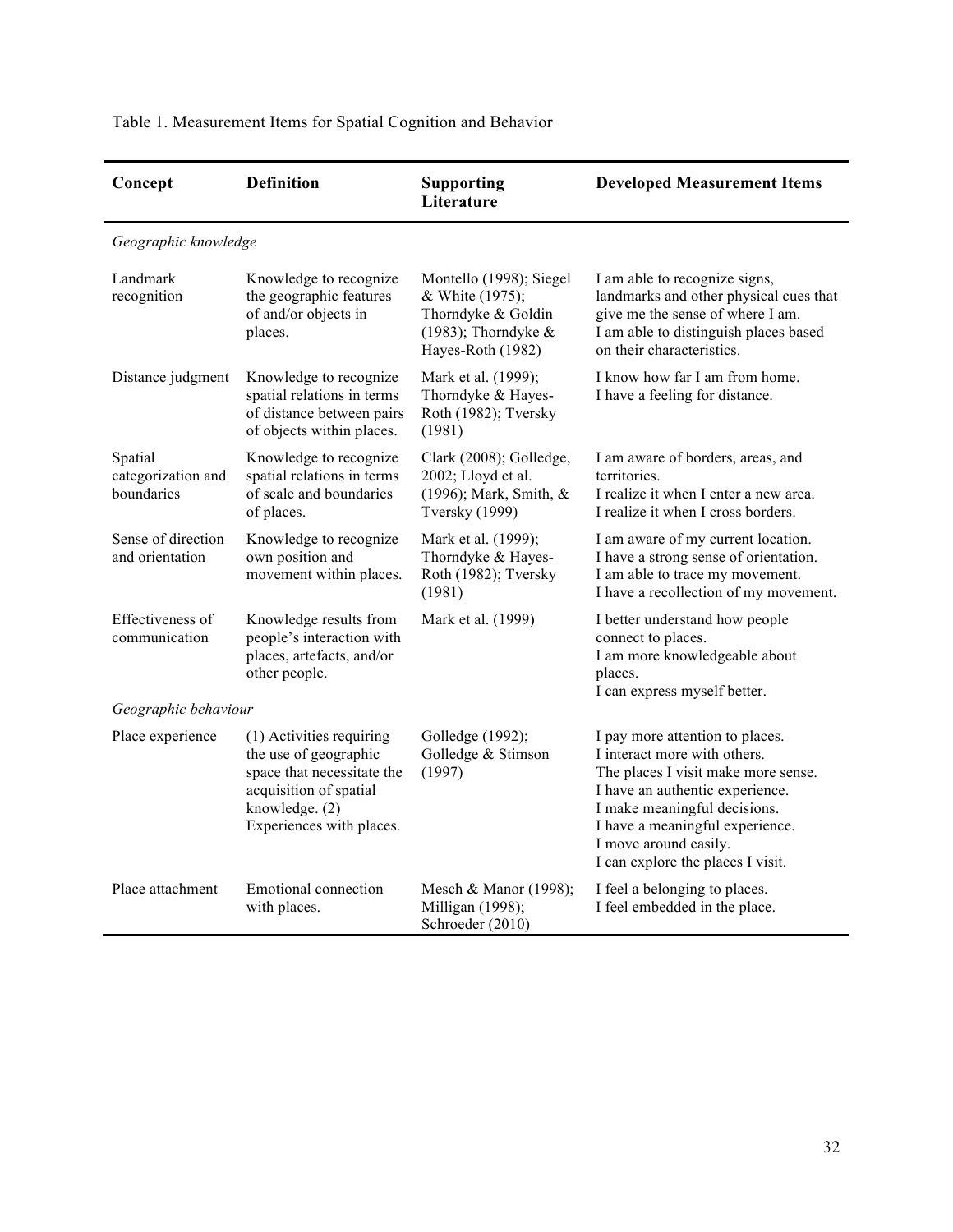| Concept                                   | <b>Definition</b>                                                                                                                         | <b>Supporting Literature</b>                                                                       | <b>Developed Measurement Items</b>                                                                                                                                                                                                                                              |
|-------------------------------------------|-------------------------------------------------------------------------------------------------------------------------------------------|----------------------------------------------------------------------------------------------------|---------------------------------------------------------------------------------------------------------------------------------------------------------------------------------------------------------------------------------------------------------------------------------|
| Sensory &<br>physical<br>experience       | Experience<br>characterized by<br>sensation and physical<br>activities.                                                                   | Rickly-Boyd and Metro-<br>Roland (2010); Schmitt<br>(1999); Ye, Tussyadiah,<br>& Fesenmaier (2009) | I recognized important sights and<br>attractions at the destination.<br>I associated certain sights, smells,<br>sounds, tastes, and textures within the<br>destination.<br>I was aware of the different activities I<br>could partake in the destination.                       |
| Affective<br>experience                   | <b>Experience resulting</b><br>from emotions.                                                                                             | Schmitt (1999); Volo<br>(2009); Ye, Tussyadiah,<br>& Fesenmaier (2009)                             | I developed like/dislike toward the<br>destination.<br>I was emotionally connected with the<br>destination.                                                                                                                                                                     |
| Cognitive and<br>perceptual<br>experience | Experience<br>characterized by the<br>mental processes of<br>knowing (through<br>awareness, perception,<br>association, and<br>learning). | Li (2000); Schmitt<br>(1999); Tsai (2005); Volo<br>(2009)                                          | I learned facts about the destination.<br>I better understood the destination.<br>I related the destination to specific<br>concepts and/or lifestyles.<br>I reflected on my memories from past<br>experiences.<br>I recognized the differences of the<br>destination from home. |
| Social<br>experience                      | Experience<br>characterized by<br>interactions with others.                                                                               | Gofman (1967); Jennings<br>& Weiler (2006); Selstad<br>(2007)                                      | I interacted with people at the<br>destination.<br>I understood the unique characters of<br>local people at the destination                                                                                                                                                     |
| En-route<br>experience                    | Experience while<br>traveling to final<br>destinations.                                                                                   | Denstadli & Jacobsen<br>(2011); Jacobsen (1996)                                                    | The use of geo-based technology<br>put me off the beaten track.<br>led me to other interesting places<br>along the way to my final destination.<br>made me skip places en-route to better<br>experience the final destination.                                                  |
| Overall<br>experience                     | Overall travel<br>experience influenced<br>by geo-based<br>technology use.                                                                | (pilot study)                                                                                      | assisted me in gaining a meaningful<br>travel experience.<br>added to my experience at places.<br>helped me to enjoy my travel<br>contributed positively to my overall<br>travel experience.                                                                                    |

# Table 2. Measurement Items for Tourism Experience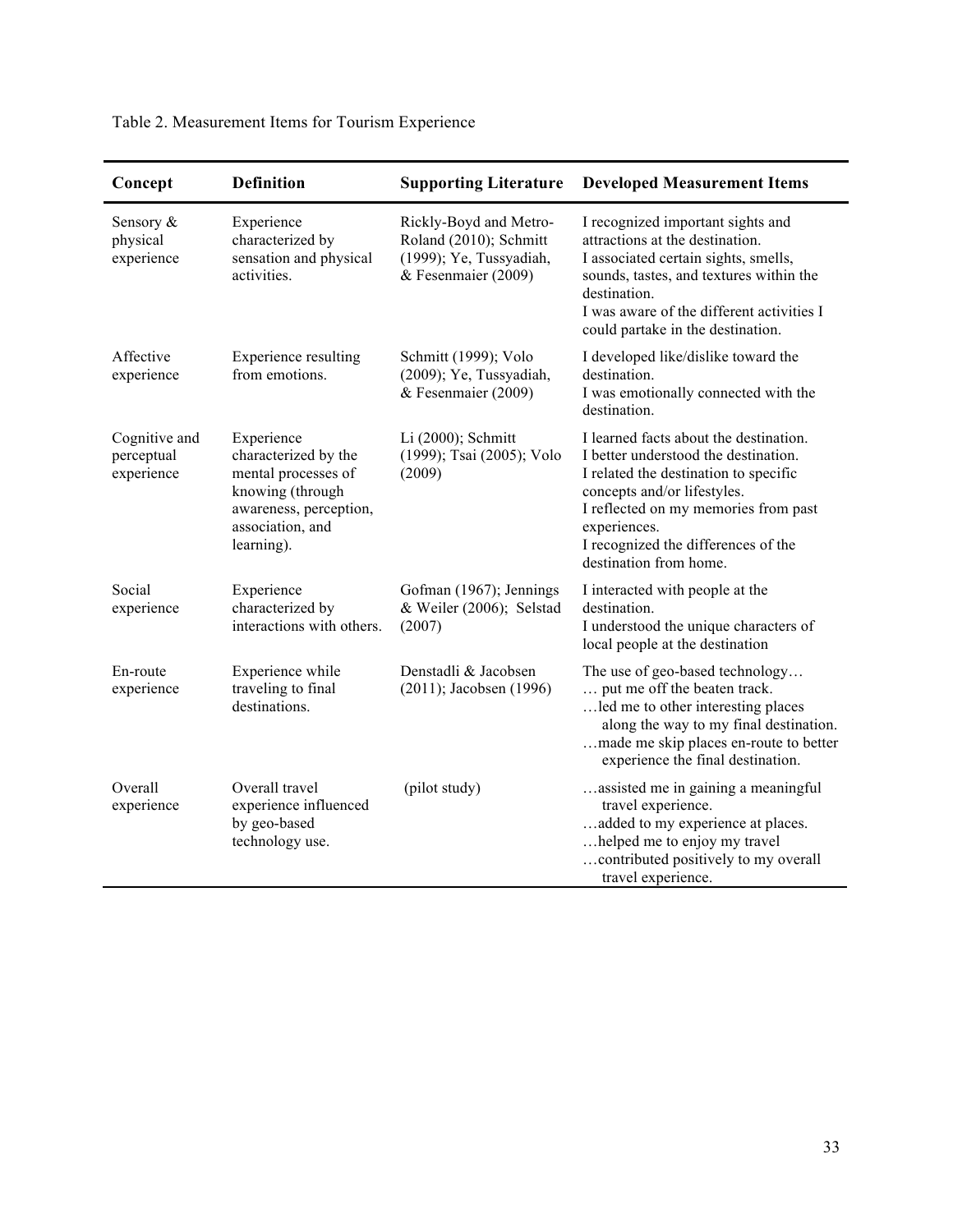|                                                                    |      | <b>Standard</b>  |            | Unidimensionality |                              |
|--------------------------------------------------------------------|------|------------------|------------|-------------------|------------------------------|
| <b>Scale Item</b>                                                  | Mean | <b>Deviation</b> | Eigenvalue | Factor<br>Loading | Variance<br><b>Explained</b> |
| When using geo-based technology                                    |      |                  |            |                   |                              |
| <b>Factor 1 - Spatial Experience</b>                               |      |                  | 43.4%      |                   |                              |
| I feel a belonging to the place.                                   | 4.20 | 1.254            |            | .824              | 79.0%                        |
| I can express myself better.                                       | 4.40 | 1.319            |            | .800              | 68.6%                        |
| I have an authentic experience.                                    | 4.64 | 1.273            |            | .779              | 72.3%                        |
| I feel embedded in the place.                                      | 4.19 | 1.231            |            | .777              | 71.0%                        |
| I interact more with others.                                       | 4.10 | 1.448            |            | .698              | 74.7%                        |
| I better understand how people connect to<br>places.               | 4.21 | 1.425            |            | .678              | 77.5%                        |
| I have a meaningful experience.                                    | 4.80 | 1.179            |            | .664              | 68.1%                        |
| <b>Factor 2 - Landmark Knowledge</b>                               |      |                  | 13.8%      |                   |                              |
| I am aware of borders, areas, and territories.                     | 5.21 | 1.408            |            | .889              | 83.0%                        |
| I realize it when I cross borders<br>(city/county/state/country).  | 5.30 | 1.407            |            | .854              | 76.3%                        |
| I am able to distinguish places based on<br>their characteristics. | 5.23 | 1.305            |            | .846              | 77.8%                        |
| I realize it when I enter a new area.                              | 5.51 | 1.242            |            | .819              | 72.3%                        |
| <b>Factor 3 - Survey Knowledge</b>                                 |      |                  | 8.4%       |                   |                              |
| I am more knowledgeable about places.                              | 5.35 | 1.240            |            | .726              | 68.3%                        |
| I pay more attention to places.                                    | 4.98 | 1.375            |            | .685              | 69.2%                        |
| I make meaningful decisions.                                       | 5.23 | 1.220            |            | .635              | 62.8%                        |
| <b>Factor 4 - Route Knowledge</b>                                  |      |                  | 5.6%       |                   |                              |
| I have a feeling for distance.                                     | 5.43 | 1.119            |            | .775              | 71.8%                        |
| I have a strong sense of orientation.                              | 5.33 | 1.196            |            | .691              | 60.9%                        |
| I have a recollection of my movement.                              | 5.11 | 1.196            |            | .667              | 66.8%                        |
| I move around easily.                                              | 5.82 | 1.037            |            | .553              | 60.3%                        |

Table 3. Role of Geo-based Technology on Everyday Experience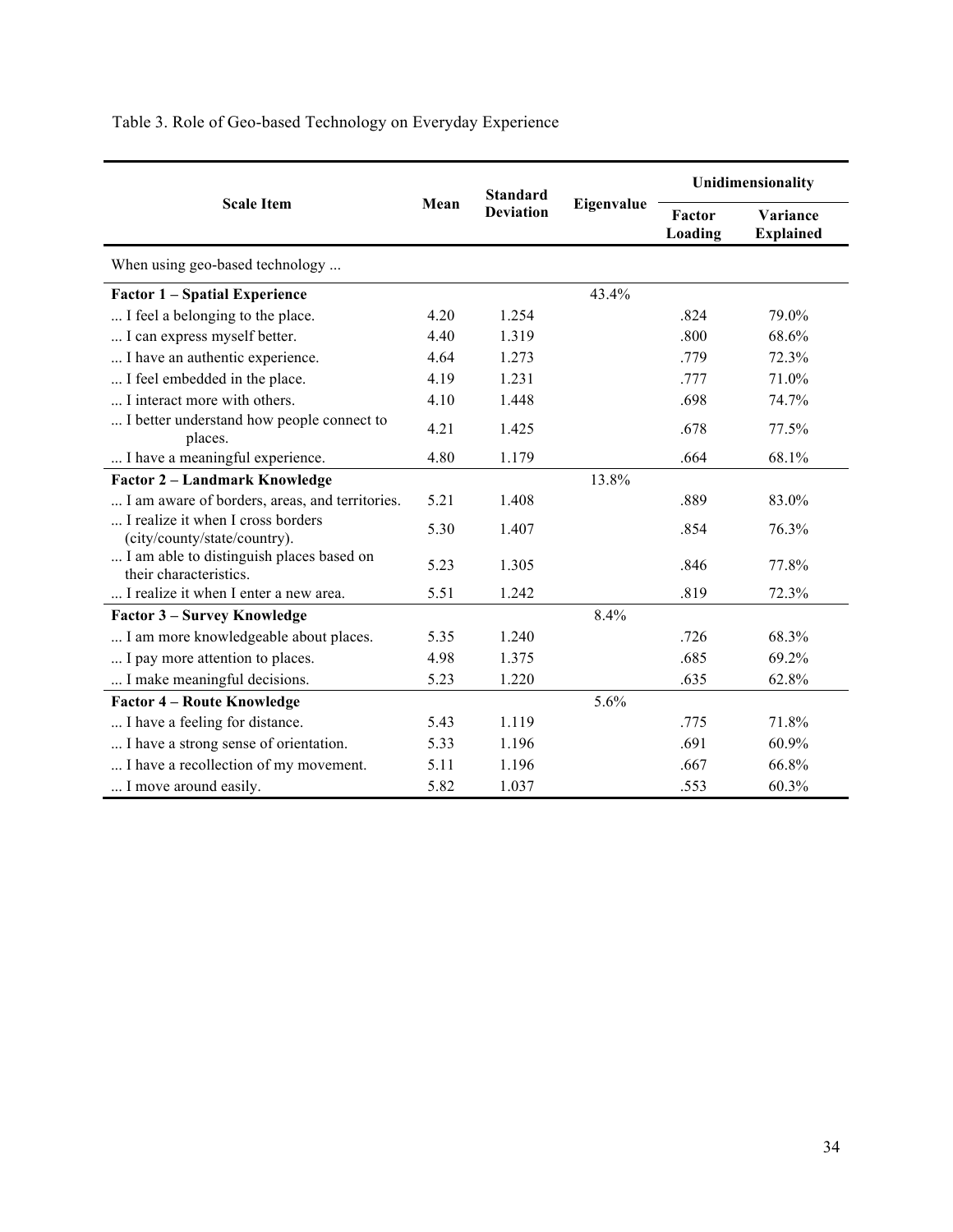|                                                                                               | Mean | <b>Standard</b><br><b>Deviation</b> | Eigenvalue | Unidimensionality |                              |
|-----------------------------------------------------------------------------------------------|------|-------------------------------------|------------|-------------------|------------------------------|
| <b>Scale Item</b>                                                                             |      |                                     |            | Factor<br>Loading | Variance<br><b>Explained</b> |
| With/The use of geo-based technology                                                          |      |                                     |            |                   |                              |
| <b>Factor 1 – Destination Experience</b>                                                      |      |                                     | 62.1%      |                   |                              |
| I understood the unique characters of<br>local people at the destination.                     | 3.92 | 1.511                               |            | .878              | 82.1%                        |
| I was emotionally connected with the<br>destination.                                          | 3.86 | 1.512                               |            | .875              | 80.1%                        |
| I associated certain sights, smells,<br>sounds, tastes, and textures with the<br>destination. | 3.93 | 1.524                               |            | .862              | 77.6%                        |
| I related the destination to specific<br>concepts and/or lifestyles.                          | 4.13 | 1.518                               |            | .828              | 75.6%                        |
| I interacted with people (other than<br>travel partners) at the destination.                  | 4.30 | 1.686                               |            | .817              | 71.0%                        |
| I reflected on my memories from past<br>experiences.                                          | 4.04 | 1.555                               |            | .817              | 71.7%                        |
| I recognized the differences between<br>the destination and home.                             | 4.46 | 1.592                               |            | .797              | 70.9%                        |
| <b>Factor 2 – Overall Travel Experience</b>                                                   |      |                                     | 15.2%      |                   |                              |
| contributed positively to my overall<br>travel experience.                                    | 5.73 | 1.086                               |            | .921              | 86.8%                        |
| helped me to enjoy my travel.                                                                 | 5.52 | 1.197                               |            | .904              | 85.8%                        |
| assisted me in gaining a meaningful<br>travel experience.                                     | 5.16 | 1.384                               |            | .721              | 70.9%                        |

Table 4. Role of Geo-based Technology on Tourism Experience